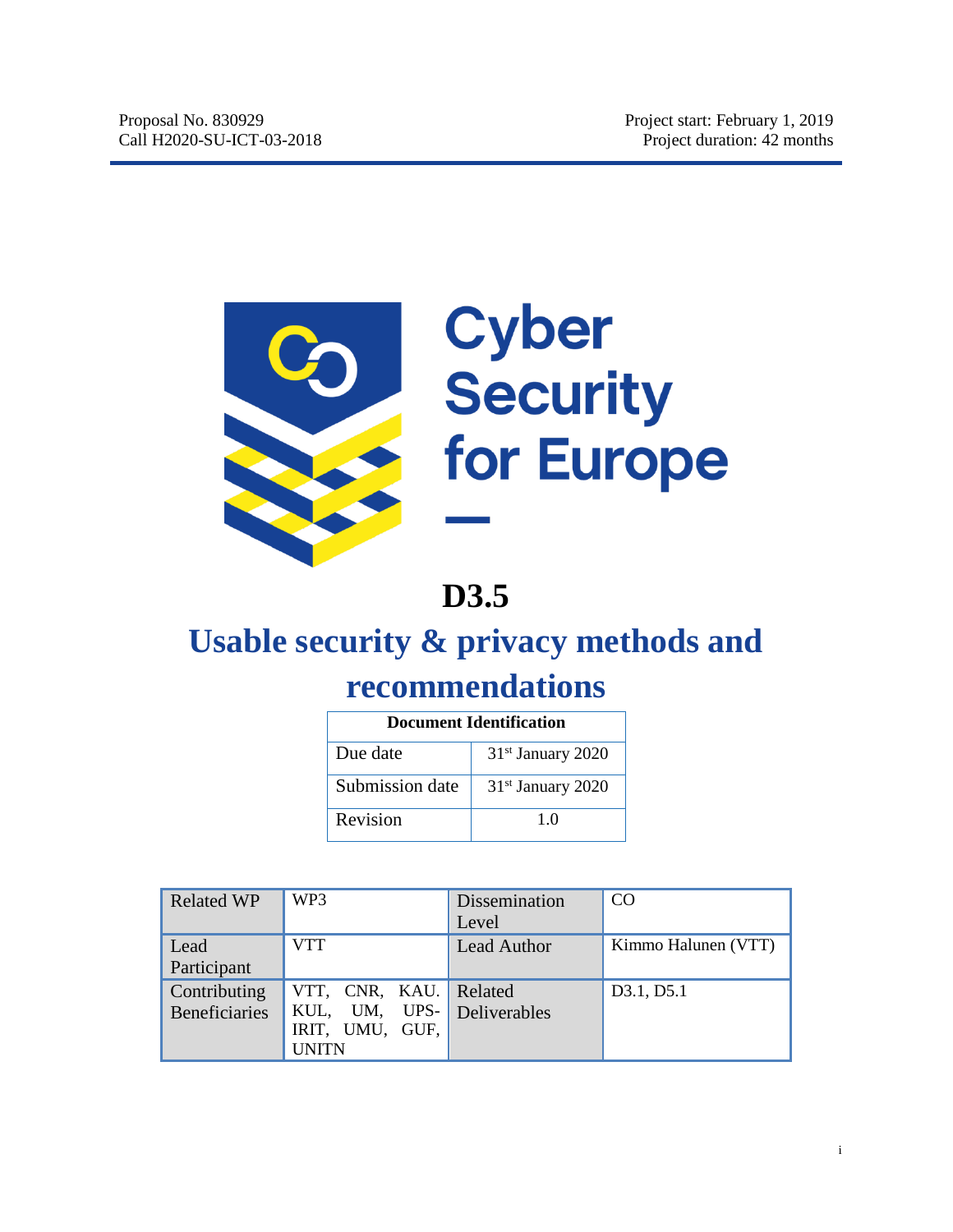

**Abstract:** This document presents the most relevant state of the art in usable security and privacy as well as usability related to these topics in the context of Cyber Security for Europe project. The document focuses on the most relevant use cases as identified in the demonstrators of this project. In the end, four recommendations are provided both for general use and in the context of use cases from CyberSec4Europe. We recommend the use of authenticated encryption whenever possible, early user involvement in the development of new security and privacy features, user modeling and tests for new features and the use of authentication methods that are secure and privacy-friendly. Also, future directions for research in these topics are provided. The main concern is to keep up with the changing user behavior and security and privacy technologies and threats.

This document is issued within the CyberSec4Europe project. This project has received funding from the European Union's Horizon 2020 Programme under grant agreement no. 830929. This document and its content are the property of the CyberSec4Europe Consortium. All rights relevant to this document are determined by the applicable laws. Access to this document does not grant any right or license on the document or its contents. This document or its contents are not to be used or treated in any manner inconsistent with the rights or interests of the CyberSec4Europe Consortium and are not to be disclosed externally without prior written consent from the CyberSec4Europe Partners. Each CyberSec4Europe Partner may use this document in conformity with the CyberSec4Europe Consortium Grant Agreement provisions and the Consortium Agreement.



The information in this document is provided as is, and no warranty is given or implied that the information is fit for any particular purpose. The user thereof uses the information at its sole risk and liability.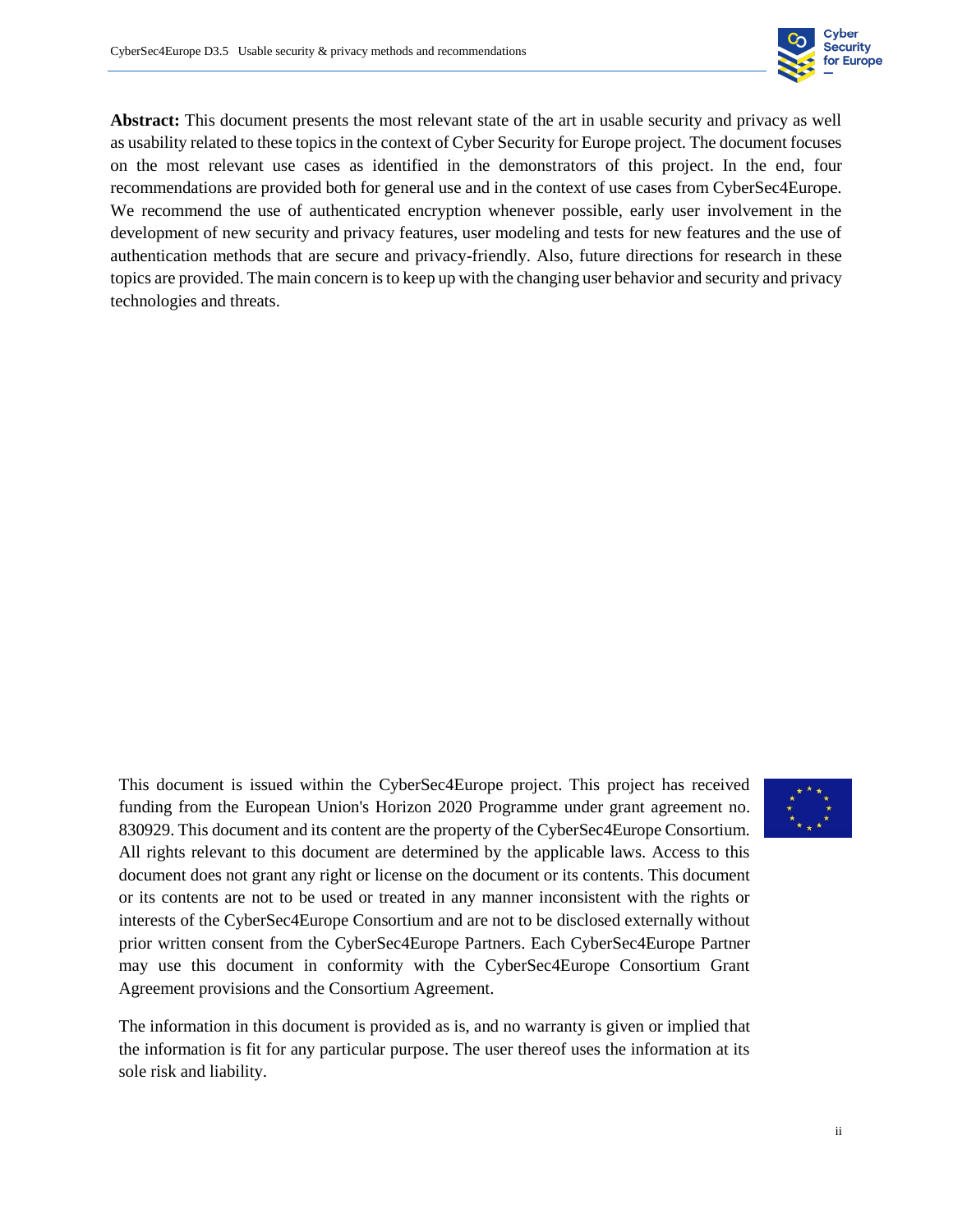

#### **Executive Summary**

Even the best security and privacy solutions will be effective only if they can be used by the end users correctly and without undue hindrance to the main tasks at hand. Thus, it is important to see, what are effective measures to improve the usability of security and privacy technologies and what security and privacy technologies have (and have not) gained user adoption.

This report presents an overview of the most relevant research on usability as it relates to security and provides some examples of usable security and privacy features. Because of sometimes conflicting requirements from usability, security and privacy, some tradeoffs are also presented. In addition, future research directions are discussed.

Based on the research and the expertise of the contributors, we provide four recommendations for improving usability in security and privacy technologies.

- 1. Use of authenticated encryption in the application layer or network layer communications whenever possible
- 2. Early user involvement should be ensured for new security and privacy features
- 3. User modeling and/or user tests should be conducted for new security and privacy features
- 4. Provide the users with authentication methods that are both secure and privacy-friendly

These can be applied both in the context of CyberSec4Europe project and in other areas, where the lack of usability is hindering security and privacy.

Future research topics include ways to bring new security and privacy features more easily to the developers of new technolgies and services and solving user authentication and digital identity problems in a way that is usable and also provides the necessary levels of security and privacy.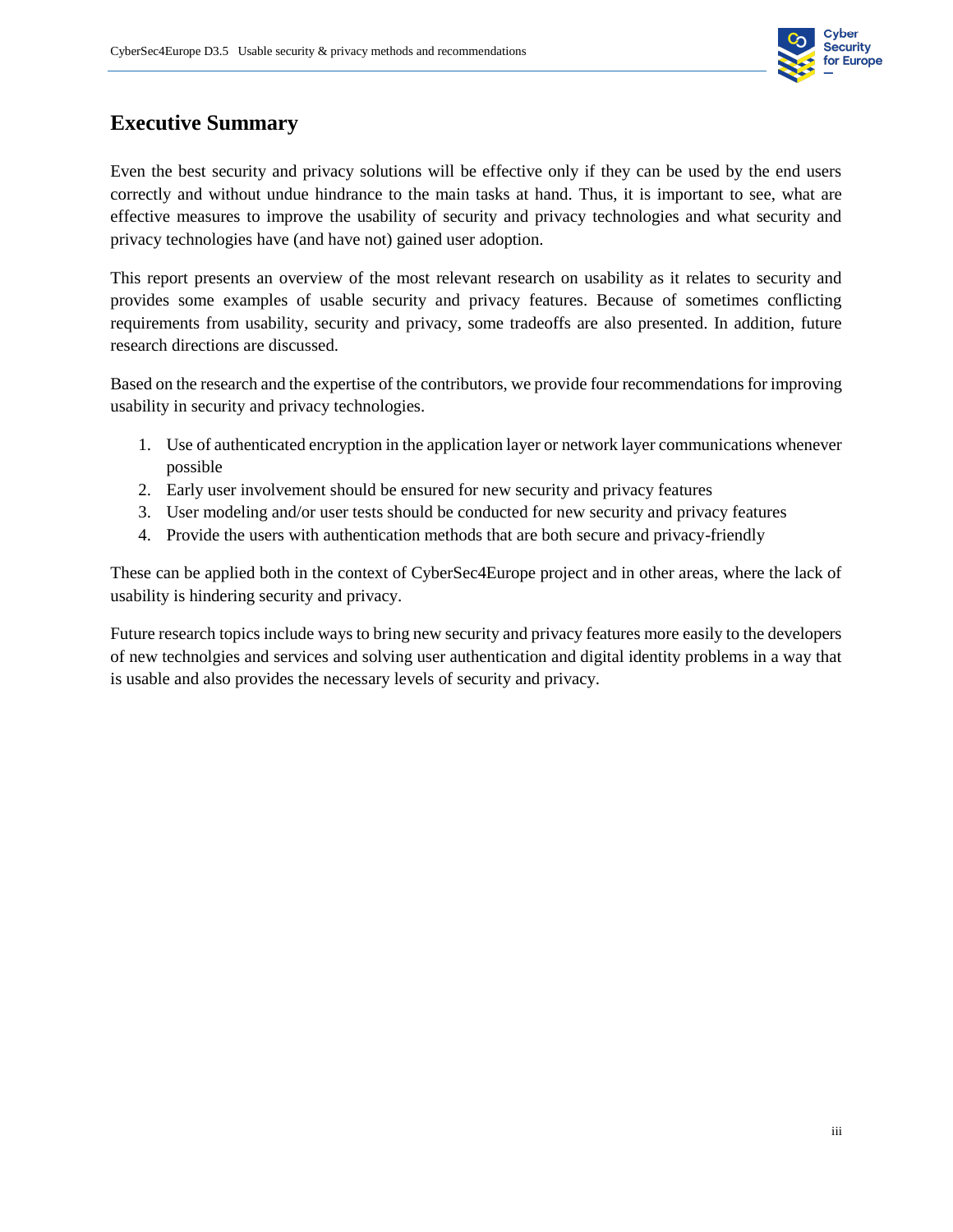

#### **Document information**

#### **Contributors**

| <b>Name</b>              | <b>Partner</b>  |
|--------------------------|-----------------|
| Kimmo Halunen            | <b>VTT</b>      |
| Manuel Cheminod          | <b>CNR</b>      |
| <b>Matthias Beckerle</b> | <b>KAU</b>      |
| Luca Durante             | <b>CNR</b>      |
| Davy Preuveneers         | KUL             |
| Marko Kompara            | <b>UM</b>       |
| Célia Martinie           | <b>UPS-IRIT</b> |
| Jorge Bernal Bernabe     | <b>UMU</b>      |
| Giuseppe Garofalo        | KUL             |
| Welderufael B. Tesfay    | <b>GUF</b>      |
| Sebastian Pape           | <b>GUF</b>      |
| Philippe Palanque        | <b>UPS-IRIT</b> |
| <b>Bruno Crispo</b>      | <b>UNITN</b>    |
| Sandeep Gupta            | <b>UNITN</b>    |

#### **Reviewers**

| <b>Name</b>          | <b>Partner</b> |
|----------------------|----------------|
| Ahad Niknia          | GUF            |
| Jorge Bernal Bernabe | <b>UMU</b>     |
| Alessandro Sforzin   | <b>NEC</b>     |

#### **History**

| 0.01 | 2019-06-27 | Kimmo Halunen                    | $1st$ Draft           |
|------|------------|----------------------------------|-----------------------|
| 0.05 | 2019-10-17 | Kimmo Halunen,<br>Manuel         | $2nd$ Draft           |
|      |            | Cheminod                         |                       |
| 0.2  | 2019-10-31 | Marko<br>Preuveneers,<br>Davy    | $3rd$ Draft           |
|      |            | Kompara, Célia Martinie, Jorge   |                       |
|      |            | <b>Bernal Bernabe</b>            |                       |
| 0.5  | 2019-12-17 | All                              | 4 <sup>th</sup> Draft |
| 0.6  | 2020-01-08 | Halunen,<br>Kimmo<br>Davy        | Final draft           |
|      |            | Preuveneers, Giuseppe Garofalo,  |                       |
|      |            | Welderufael B. Tesfay, Sebastian |                       |
|      |            | Pape                             |                       |
| 0.7  | 2020-01-15 | Kimmo<br>Philippe<br>Halunen,    | Final version         |
|      |            | Palanque                         | for review            |
| 1.0  | 2020-02-01 | Ahad Niknia,<br>Bernal<br>Jorge  | version<br>Final      |
|      |            | Bernabe, Alessandro Sforzin,     | after review          |
|      |            | Kimmo Halunen                    |                       |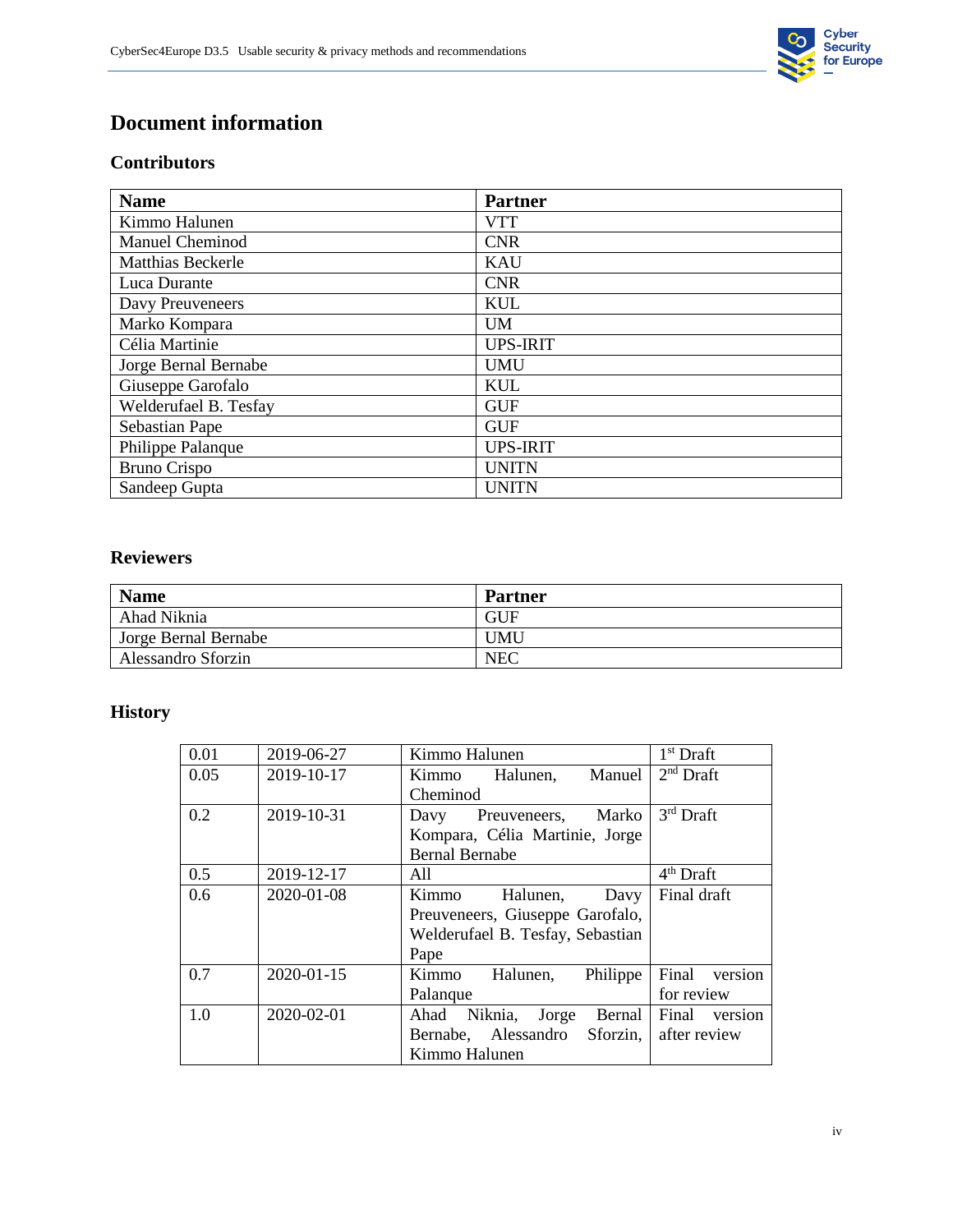

### **List of Contents**

| 1              |       |                                                                            |  |  |  |
|----------------|-------|----------------------------------------------------------------------------|--|--|--|
|                | 1.1   |                                                                            |  |  |  |
|                | 1.2   |                                                                            |  |  |  |
|                | 1.3   |                                                                            |  |  |  |
|                | 1.4   |                                                                            |  |  |  |
|                | 1.5   |                                                                            |  |  |  |
| $\overline{2}$ |       |                                                                            |  |  |  |
|                | 2.1   |                                                                            |  |  |  |
|                | 2.2   |                                                                            |  |  |  |
| 3              |       |                                                                            |  |  |  |
|                | 3.1   |                                                                            |  |  |  |
|                | 3.2   |                                                                            |  |  |  |
|                | 3.3   |                                                                            |  |  |  |
|                | 3.4   |                                                                            |  |  |  |
| $\overline{4}$ |       |                                                                            |  |  |  |
|                | 4.1   |                                                                            |  |  |  |
|                | 4.2   | Usability in Identity and privacy management for decentralized systems  15 |  |  |  |
|                | 4.3   |                                                                            |  |  |  |
|                | 4.3.1 |                                                                            |  |  |  |
|                | 4.3.2 |                                                                            |  |  |  |
|                | 4.3.3 |                                                                            |  |  |  |
|                | 4,4   |                                                                            |  |  |  |
| 5              |       |                                                                            |  |  |  |
|                | 5.1   |                                                                            |  |  |  |
|                | 5.2   |                                                                            |  |  |  |
|                | 5.3   |                                                                            |  |  |  |
| 6              |       |                                                                            |  |  |  |
| $\overline{7}$ |       |                                                                            |  |  |  |
| 8              |       |                                                                            |  |  |  |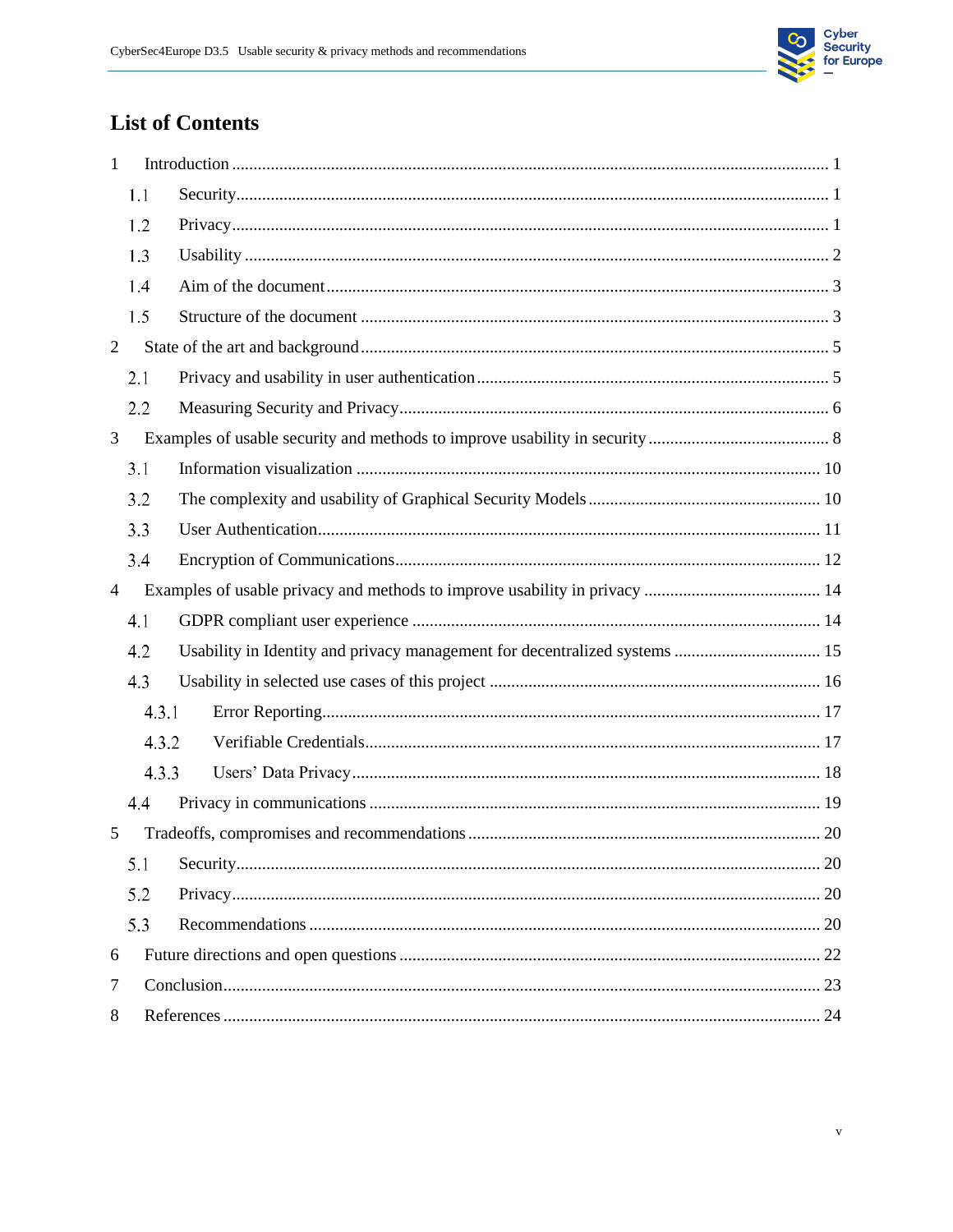

### **List of Figures**

| Figure 1. Privacy partly preserved on Skype by fuzzing video stream background - a)screenshot not fuzzy, |  |  |  |
|----------------------------------------------------------------------------------------------------------|--|--|--|
|                                                                                                          |  |  |  |

# **List of Acronyms**

| <b>CTR</b>   | click-through rate                                                              |
|--------------|---------------------------------------------------------------------------------|
| <b>DID</b>   | Decentralized identifier                                                        |
| DP           | Differential privacy                                                            |
| ECG          | electrocardiogram                                                               |
| <b>EEA</b>   | European Economic Area                                                          |
| <b>ENISA</b> | European Union Agency for Cybersecurity                                         |
| <b>ESM</b>   | <b>Experience Sampling Method</b>                                               |
| EU           | European Union                                                                  |
| <b>GAN</b>   | Generative adversarial networks                                                 |
| GAP          | Generative adversarial privacy                                                  |
| <b>GDPR</b>  | Regulation (EU) 2016/679 of the European Parliament and of the Council, General |
|              | Data Protection Regulation                                                      |
| <b>GSM</b>   | <b>Graphical Security Models</b>                                                |
| <b>HTTP</b>  | Hypertext transfer protocol, a communication protocol                           |
| <b>HTTPS</b> | Hypertext transfer protocol secure, a communication protocol                    |
| <b>LTS</b>   | <b>Labelled Transition System</b>                                               |
| <b>MFCC</b>  | Mel Frequency Cepstral Coefficients                                             |
| <b>MSR</b>   | <b>Mission Success Rate</b>                                                     |
| <b>OTP</b>   | One time password                                                               |
| <b>PCA</b>   | Principal Component Analysis                                                    |
| <b>PET</b>   | Privacy enhancing technology                                                    |
| PGP          | Pretty Good Privacy, an encryption tool                                         |
| PII          | Personally identifiable information                                             |
| PIN          | <b>Personal Identification Number</b>                                           |
| SSI          | Self-sovereign identity                                                         |
| <b>SUS</b>   | <b>System Usability Scale</b>                                                   |
| <b>TLX</b>   | <b>NASA Task Load Index</b>                                                     |
| <b>TOR</b>   | The Onion router                                                                |
| <b>ZKP</b>   | Zero knowledge proof                                                            |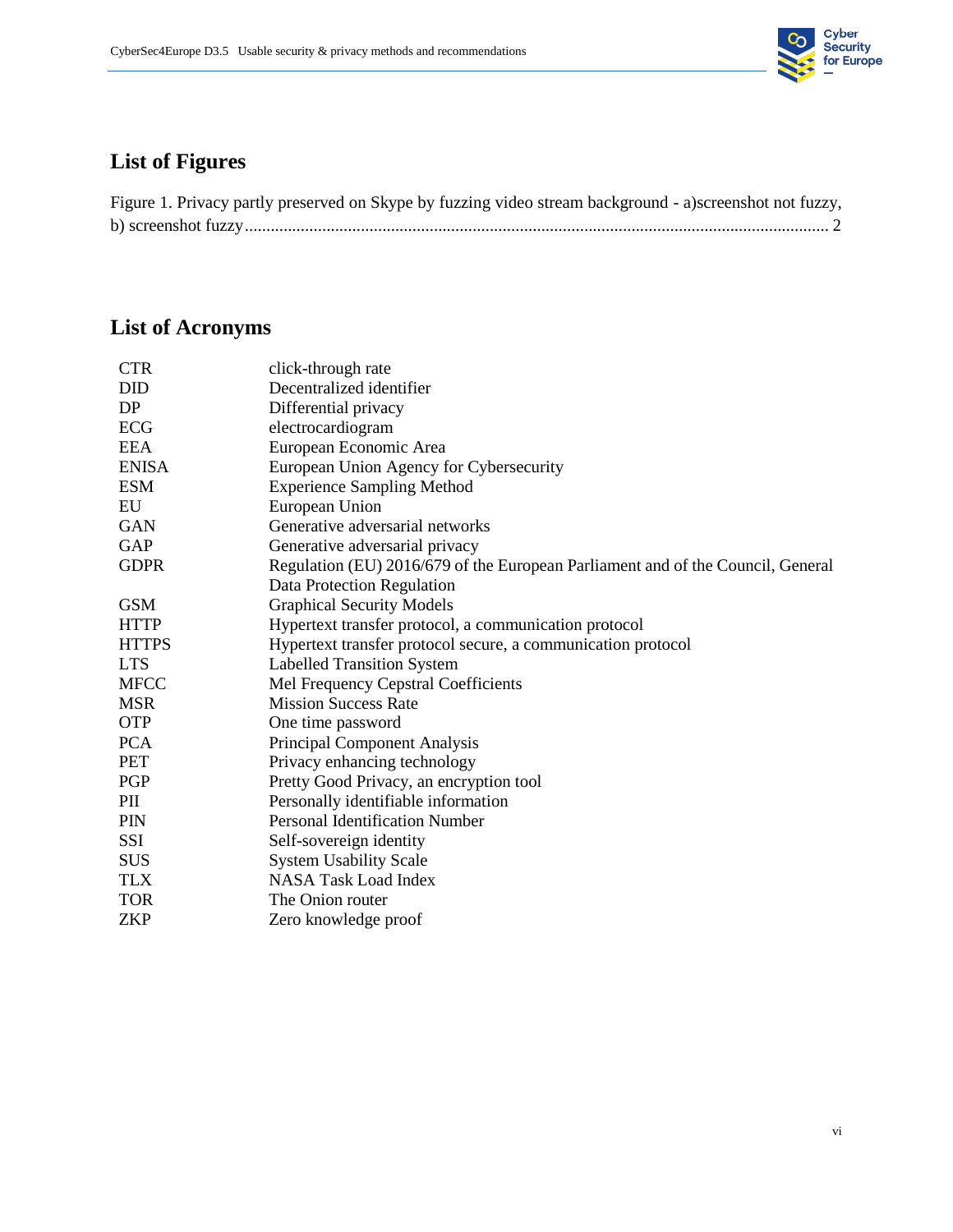

#### <span id="page-6-0"></span>**1 Introduction**

Even the best security and privacy solutions will be effective only if they can be used by the end users correctly and without undue hindrance to the main tasks at hand. We would paraphrase the quote from Susan Dray<sup>1</sup> "If the user can't use it, it doesn't work" into "If the user can't use it, it is not secure". Thus, the usability of privacy and security solutions needs to guarantee a level of usability high enough so that user behavior will not jeopardize their benefits in terms of security and privacy.

Unfortunately, using these technologies is not always straightforward and, as an example, already in [1] many problems regarding the usability of the PGP encryption system have been pointed out. These usability issues can make it harder to reach the intended security and privacy goals. And follow up research has shown that the issue has persisted over the years [2], [3]. In the case of encryption, there have been many improvements that make end-to-end encrypted communications now available to large groups of people and that the majority of HTTP traffic is now encrypted HTTPS traffic. There are also other fields where security and usability have been improved such as user authentication, but still there are many open issues and a perfect solution does not yet exist. On the other hand, sometimes there are tradeoffs between usability and security or privacy meaning that a design solution favouring one property might require degrading another one [4], [5].

#### <span id="page-6-1"></span>1.1 **Security**

Security is the main attribute that the different cybersecurity tools aim to provide for the system and its users. However, it is not always easy to define, what a secure system is. In addition, the different stakeholders (users, administrators, operators etc.) may have differing views of and objectives for security. Beyond, their behaviour is highly influenced by the perception of risks both in terms of probability of occurrence and impact [6].

Traditionally, information security has defined three main goals for security. These are *confidentiality, integrity* and *availability* [7]*.* By confidentiality they mean that the information is only accessible by the intended recipients of that information. Integrity means that the information has not been altered from sender to the recipient. Availability means that the information is accessible at the time it is needed.

Although modern information security differentiates more nuanced goals in addition to the three above, we can use them as the basic goals to which tools are aimed for. Furthermore, in this document we have the intended end user and usability as the focus. The end user can be a consumer of an everyday system, a system administrator or a decision maker. Thus, usability itself needs to be assessed for a wide variety of goals and actors.

#### <span id="page-6-2"></span>**Privacy**

 $\overline{\phantom{a}}$ 

<sup>1</sup> <https://worldofusability.wordpress.com/>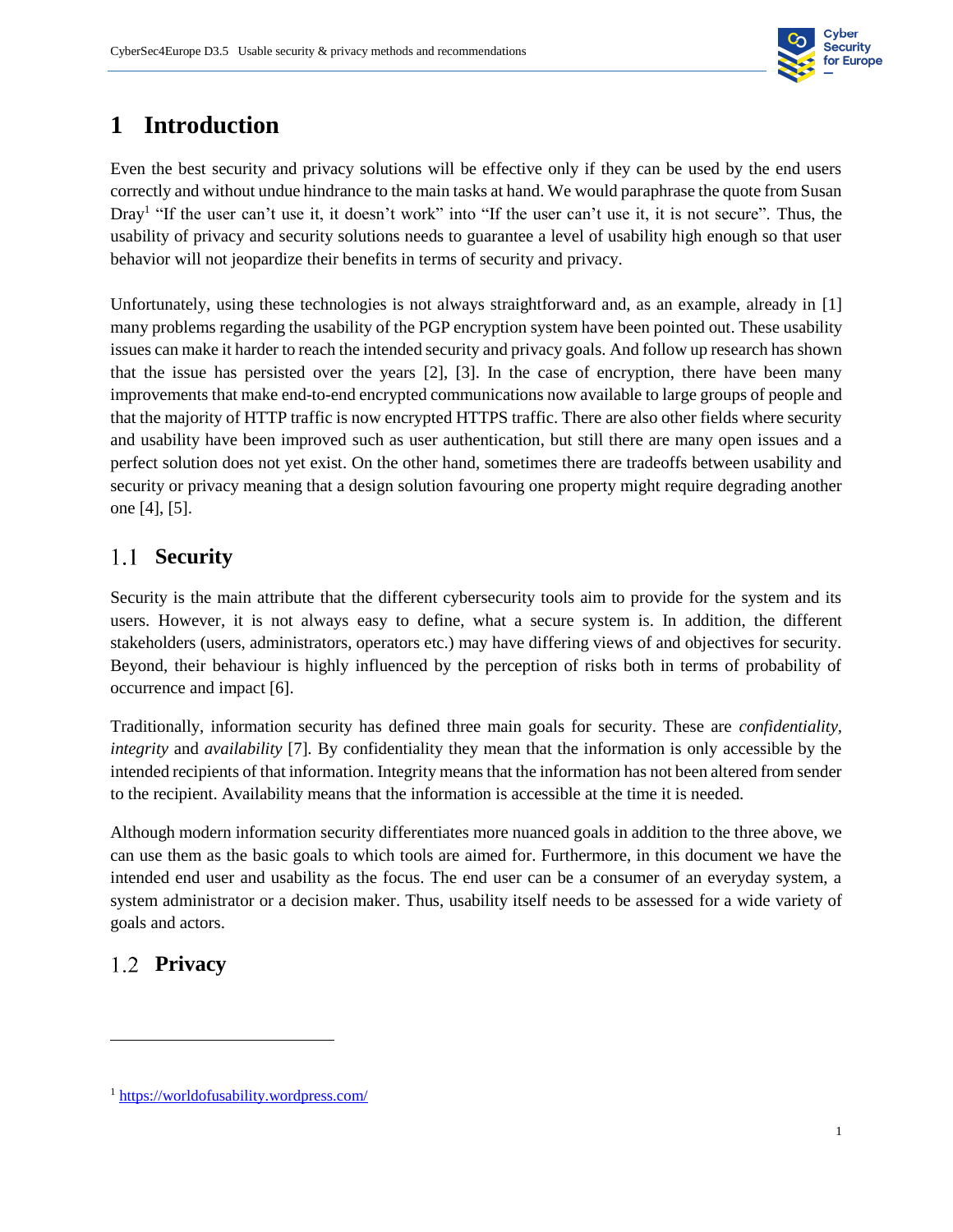

The term "privacy" is used frequently in many everyday conversations. It is also discussed in political, philosophical, technical and legal discourse, especially when privacy issues are abundant.

However, there is not yet a unified definition of the concept and notion of privacy. This is primarily because privacy is dependent on context, cultural roots, individual as well as group preferences and perceptions. Regardless, there have been attempts to provide definitions. As such, Warren and Brandeis defined it as *"the right to be let alone"* [8]. Another well-known definition of privacy comes from [9] which reads as ... *"the claim of individuals, groups, or institutions to determine for themselves when, how, and to what extent information about them is communicated to others"*. Additionally, in the late 1990s [10] provided a more fine-grained definition of privacy; defining it as *"the ability of the individual to control the collection, retention, and distribution of information about herself"*. Also other discussion and definitions have been considered as in [11].

In the digital domain, privacy has often been reduced to meaning the use of encryption to protect the content of information that is stored or transmitted. This is a very narrow interpretation of privacy and today there is an understanding that privacy means also the protection of metadata related to communications, different decision made by algorithms that utilise user data and the overall surveillance of communications and even more recently our physical interactions through cameras and other sensors.

Achieving privacy in the digital domain is a very much ongoing research topic, with different tools and regulation coming up related to various use cases and in different regions and jurisdictions. Because data about users is considered valuable by many companies, there is also several "races" where for example advertisers try to find ways to get information about users, the users apply ad-blocking software to protect their privacy (and in some cases security) and then websites applying ad-blocker-blockers and so on. Privacy protection mechanisms can also be present on the user interface itself before the information goes through the network as presented in [Figure 1](#page-7-1) which is an implementation of the Eigen space concept in [12].



<span id="page-7-1"></span>

#### <span id="page-7-0"></span>**Usability**

Usability is defined as *"the extent to which a product can be used by specified users to achieve specified goals with effectiveness, efficiency and satisfaction in a specified context of use"* [13].

Effectiveness corresponds to the capacity of the system to offer means to the users to achieve their goals. Task analysis and modelling correspond to the study of user tasks an activities and how interaction takes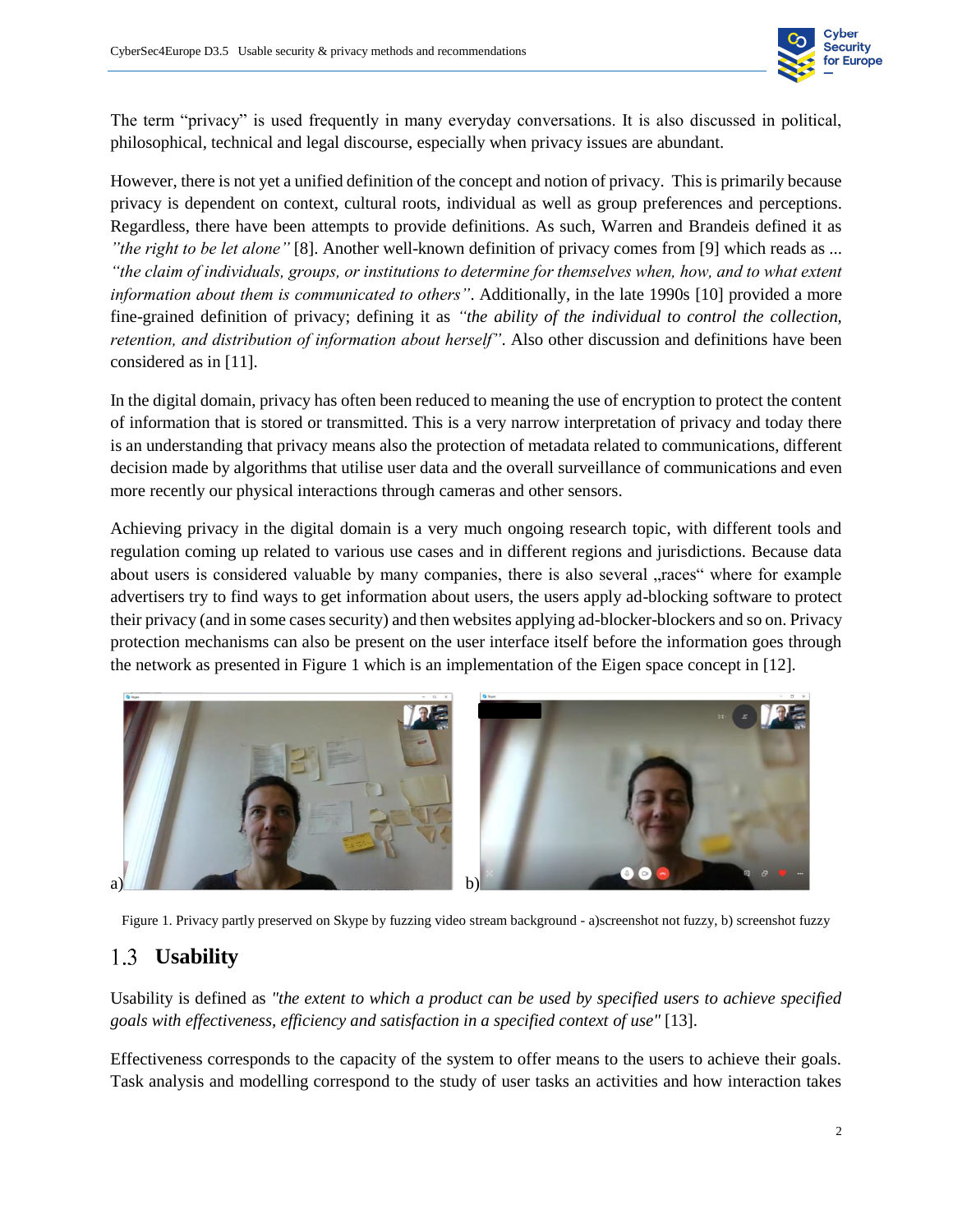

place between users and the interactive systems. Effectiveness is thus usually assessed in term of coverage of the user tasks by the systems. If some goals or tasks are not feasible on a given system then its effectiveness is reduced and the users will have to find workarounds to perform their job.

Efficiency corresponds to the quantity of resources (e.g. time, effort, actions) consumed by the users when achieving their goals. The efficiency attribute of Usability can be computed using user evaluation through experimental settings and by measuring physical variables such as time needed to perform a task. This is usually called quantitative evaluation of efficiency and provides objective measurement. Qualitative evaluation can also be performed by asking users to provide subjective information such as workload perception. In that case, assessment is performed using questionnaires that are filled in by the users after the performance of the tasks. NASA Task Load Index (TLX) [14] is an example of such questionnaire for subjective self-assessment of workload by users. Despite these limitations, analysis of operators' tasks provides an efficient way for performing formative usability evaluation [15]. Indeed, efficiency correlates with tasks as the more tasks the user needs to do, the slower he/she will be and thus the less efficient. This measure is of course not as precise as usability tests, but it is a good way to evaluate the usability at an early stage in the system development and before the actual user interface is fully defined. However, task based assessment increases the coverage of user work [16] as usability test is mainly performed on few scenarios due to the fact that postprocessing of data gathered in the tests is extremely time consuming.

Satisfaction corresponds to the user's subjective perception of using the system and how pleasant it is to use it. The most common way to evaluate satisfaction is via standardized questionnaires such as SUS (System Usability Scale) [17].

#### <span id="page-8-0"></span>**Aim of the document**

This document is part of CyberSec4Europe project and its research efforts in Work Package 3. This deliverable is one of the results from Task 3.6 which considers usable security and user-centric cybersecurity. The research activities in Task 3.6 aim to improve usability of security and privacy technologies in many fronts and the goal is to achieve progress in many of the future research directions and open questions identified in this document (see Section [6](#page-27-0) for more details).

The aim of this document is to showcase the most important and relevant usable security and privacy methods and methods to improve usability in security and privacy technologies. From these a set of recommendations is formed. The recommendations are also linked to the demonstrators of this project from WP5 in order to help the designers and implementers of these demonstrators. Furthermore, some open questions related to the topics discussed in this document are provided. These can be used as a further input to the roadmap work in WP4 in relevant fields and as challenges to researchers working in these fields.

#### <span id="page-8-1"></span>1.5 **Structure of the document**

This section gives a brief introduction and defines the basc concepts used in this document. The second section describes the state-of-the-art in relevant fields and gives background information on the topics of security, privacy and usability. The third section gives examples of usable security and usability in security and the fourth section similarly for privacy. The fifth section gives some notable tradeoffs as well as our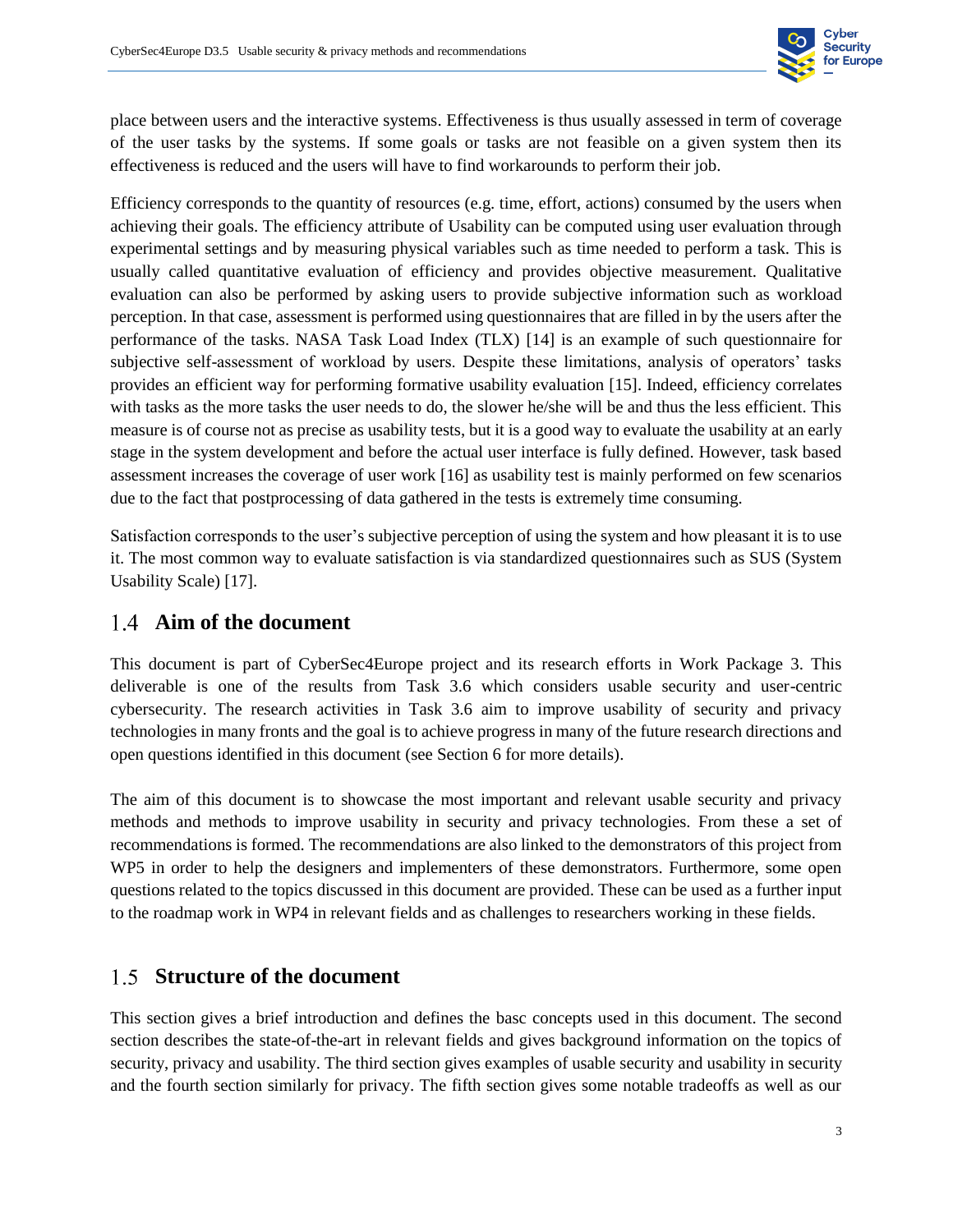

recommendations for usable security and privacy. The sixth section briefly discusses some important future directions and the seventh section gives a concise conclusion. In the end of this document an extensive list of references is given for the interested reader to find more detailed information on the topics discussed in this document.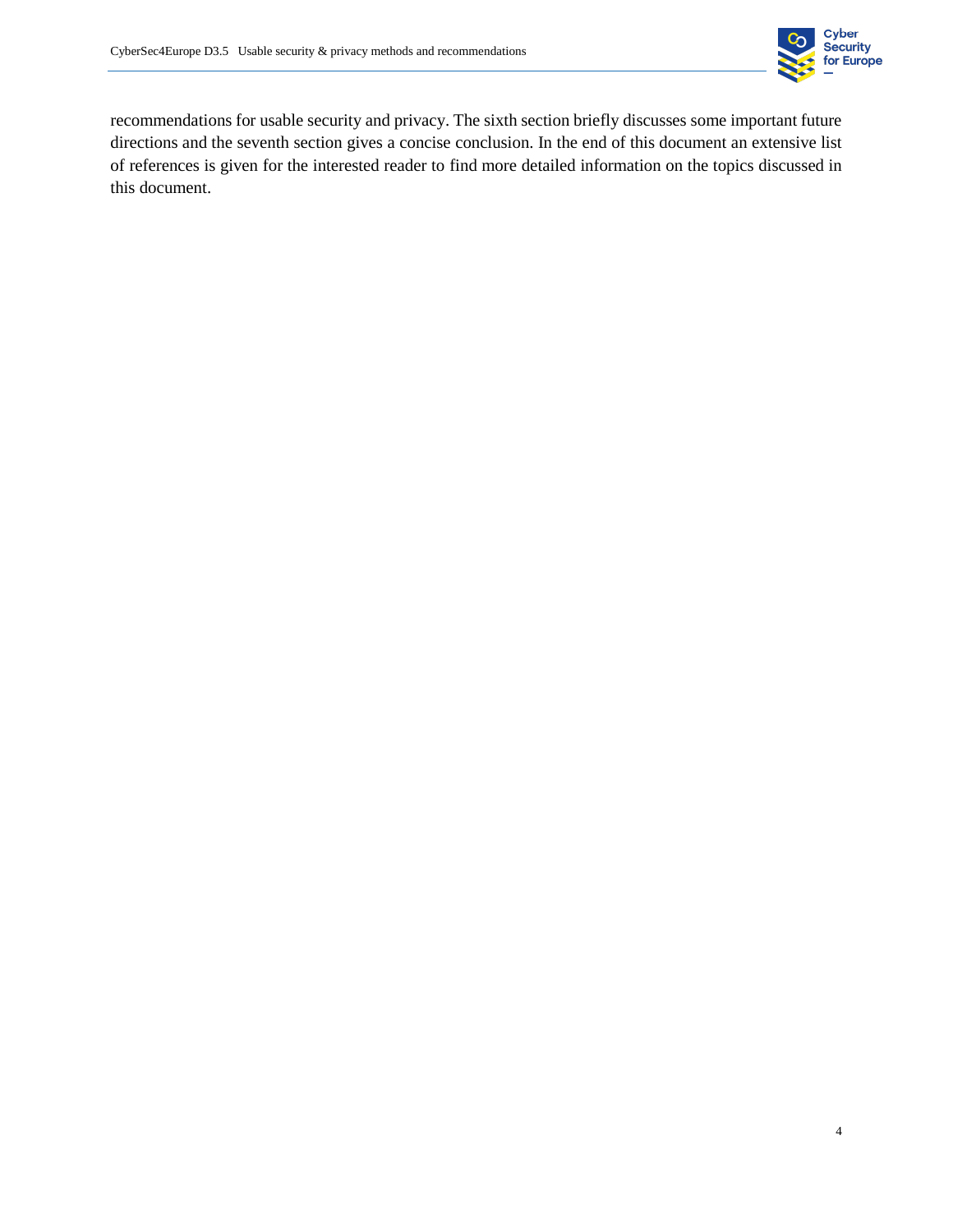

#### <span id="page-10-0"></span>**2 State of the art and background**

Usability has been a topic of study and practice in the fields of security and privacy for some time and there are results that form the foundation of our current knowledge base. The conference SOUPS (Symposium on Usable Privacy and Security) is the main forum for publication in that domain but most conferences in Human-Computer Interaction feature usable security sessions. Security-centered centered conferences such as IEEE DSN (Dependable Systems and Networks), SAFECOMP (Safety in Computing and Security) or IEEE SP (Symposium on Security and Privacy) regularly feature papers dealing with usability aspects of security mechanisms. This section briefly presents the most relevant results and how they relate to the research work in CyberSec4EU project.

#### <span id="page-10-1"></span>**Privacy and usability in user authentication**

Biometric data embeds information about the user which enables (if user interface design of the authentication mechanism addresses usability concerns correctly) transparent and friction-less authentication. Despite being a more reliable alternative to traditional knowledge-based mechanisms, sharing the biometric template with third parties raises privacy concerns for the user. Recent research has shown how biometric traces can be used to infer sensitive attributes like medical conditions or soft biometrics, e.g. age and gender.

Mordini and Ashton [18] have performed an extensive study of medical pattern retainment in biometric templates: psychiatric conditions can be inferred from gait traces, chromosomal diseases can be accurately guessed from face images or fingerprints, while neurological pathologies have been associated to a broad range of behavioural biometrics. The same leakage potential holds true for electrocardiogram (ECG) signals [19], iris recognition [20] and other bio or behavio-metrics [21]. Similarly, soft biometrics like age, gender or race are linked to physiological or behavioural traits of the user.

The approaches to protect user's privacy divides into context-free and context-aware techniques. Contextfree techniques, like differential privacy (DP), model worst-case adversaries regardless of his/her real capabilities and discarding relevant contextual information, i.e. about the problem to be solved. DP provides strong privacy guarantees, delivering a shrinking in data usefulness. Context-aware strategies, on the other hand, incorporate the retainment of task-specific utility by selectively adding noise where it matters. This advantage comes at the expenses of a formal characterization of the relationship between public variables, i.e. what we aim to share, and private variables, i.e. what we aim to protect, which is rarely available in practice.

Data-driven optimization has been recently proposed as a mean to achieve context-aware privacy. By exploiting recent advances in adversarial optimization, it is possible to model the joint distribution between shared and private variables. Generative adversarial networks (GANs) have been recently proposed as an effective tool to achieve this goal [22]. They model a min-max game between a generator and a discriminator, where the former tries to fool the latter in an iterative learning process. This concept has been first adapted to the privacy domain by Huang et al. who define the generative adversarial privacy (GAP) framework [23].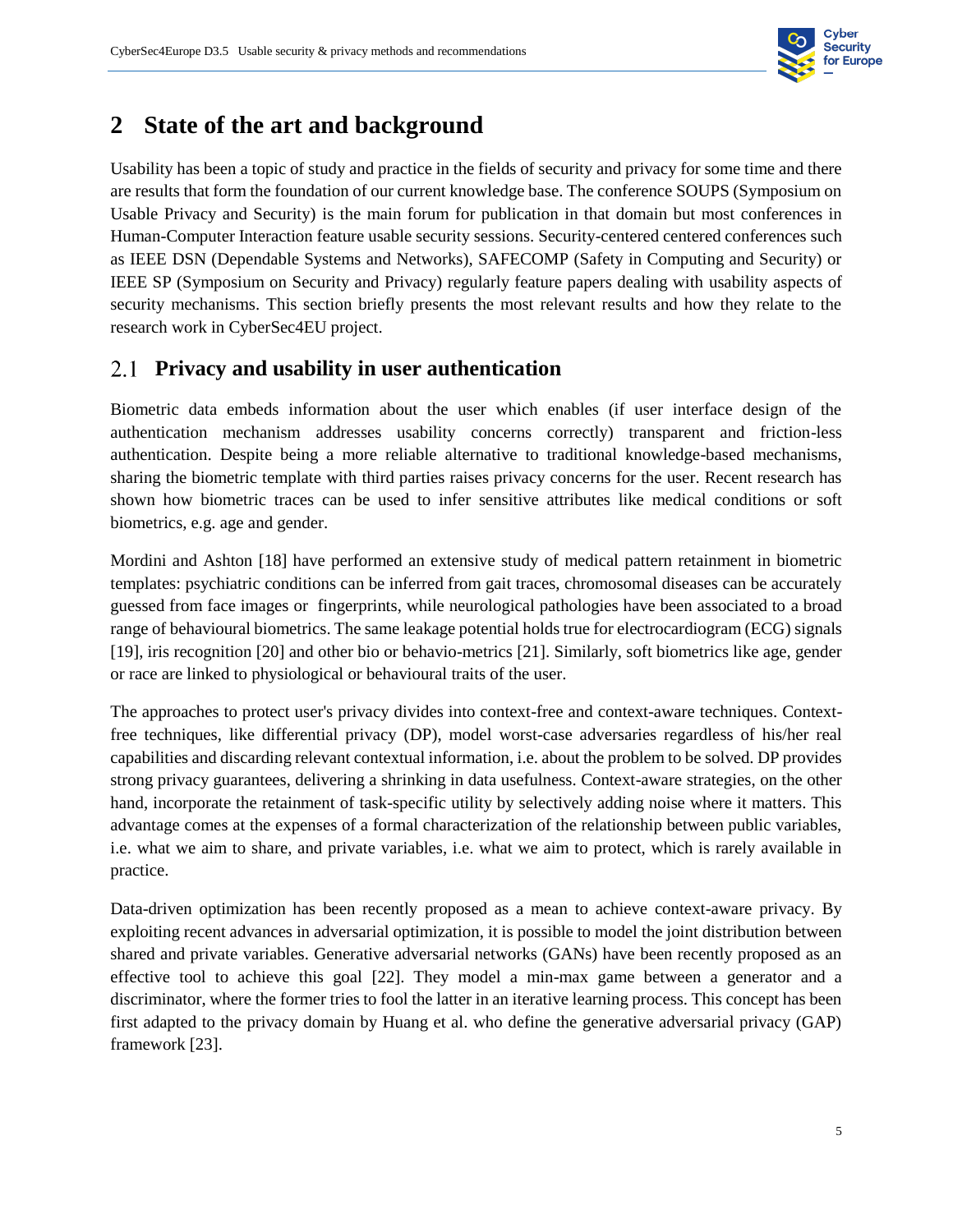

Morales et al. [24] recently proposed a method to reduce gender and race information in latent representations of face images. Their method is based on a modification of the triplet loss function, which is a commonly employed in face verification scenarios [25]. Malekzadeh et al. [26] have considered motion data and gait authentication in a different min-max optimization scenario: perturbing identity while preserving task-specific utility. Their classification task is activity recognition, which has been extensively studied in the gait literature in addition to being arguably a private variable. Osia et al. [27] investigates the use of Siamese networks for privatizing the user's identity while preserving gender classification accuracy. Besides the different learning goal, they focus on fine-tuning existing, pre-trained networks.

In general, the trade-offs between usability, privacy and security have been studied in the context of user authentication quite extensively. Bonneau et al. [5] propose a framework for evaluating different web authentication methods. Their framework considers aspects of usability, security and privacy and the evaluation of web authentication methods is provided using that framework. This has been extended by Halunen et al. [4] to cover a wider range of authentication methods and also to more accurately capture some attributes in user authentication. Some user authentication methods have used such frameworks to show how they improve from known state of the art e.g. in [28]. Recent field studies have also incorporated real-world analysis of current unlocking and behavior and users' perception of risk that influences these behaviors [29]. Such studies demonstrate that security mechanisms must also be evaluated involving methods and techniques from the Human-Computer Interaction domain in order to ensure acceptance [30].

#### <span id="page-11-0"></span>**Measuring Security and Privacy**

Measuring security is hard since it can only be measured indirectly [31]. Additionally, it is often impossible to test all security requirements since security requirements often differ from traditional requirements in the way that the absence of an attribute is required (e.g. no buffer overrun, SQL injection) [32]. Even worse, the security of a system cannot be considered just by itself and the system's environment, the level of abstraction and the context affects the security of the system. As a consequence, security and security risk management depends, to a large degree, on modelling threats and attackers' behaviour. For organisations, this topic is mostly covered from a compliance perspective and there a hundreds of metrics to choose from, e.g. maturity level metrics of security controls which are mainly described in standards and rely on the security knowledge of security experts [33].

Similarly, the measurement of privacy, privacy risks and losses is hard. Several measurements for anonymity exist, such as the degree of anonymity based on entropy [34], [35], k-anonymity where the data of an individual cannot be distinguished from at least k-1 other individuals [36], [37] and differential privacy and its variations, where an observer cannot tell by the outcome of a computation if the information on a specific individual was used [38], [39]. Some results contain even more abstract concepts [40].

However, connecting these metrics with real world data and assurances is particularly hard. For example, it's hard to deal with probabilistic anonymity [41] respectively assurances. What does it mean for an individual if its identity is revealed with a certain probability? How can possibly privacy revealing information be found in unstructured text such as posts in social networks and how much information is needed to identify a user [42]? Furthermore many re-identification attacks deal with external data sources which they connect with an existing data set to identify users from a "anonymized" data set [37], [43]. Even without malicious behavior [44] has demonstrated that users identity of Netflix platform can be recovered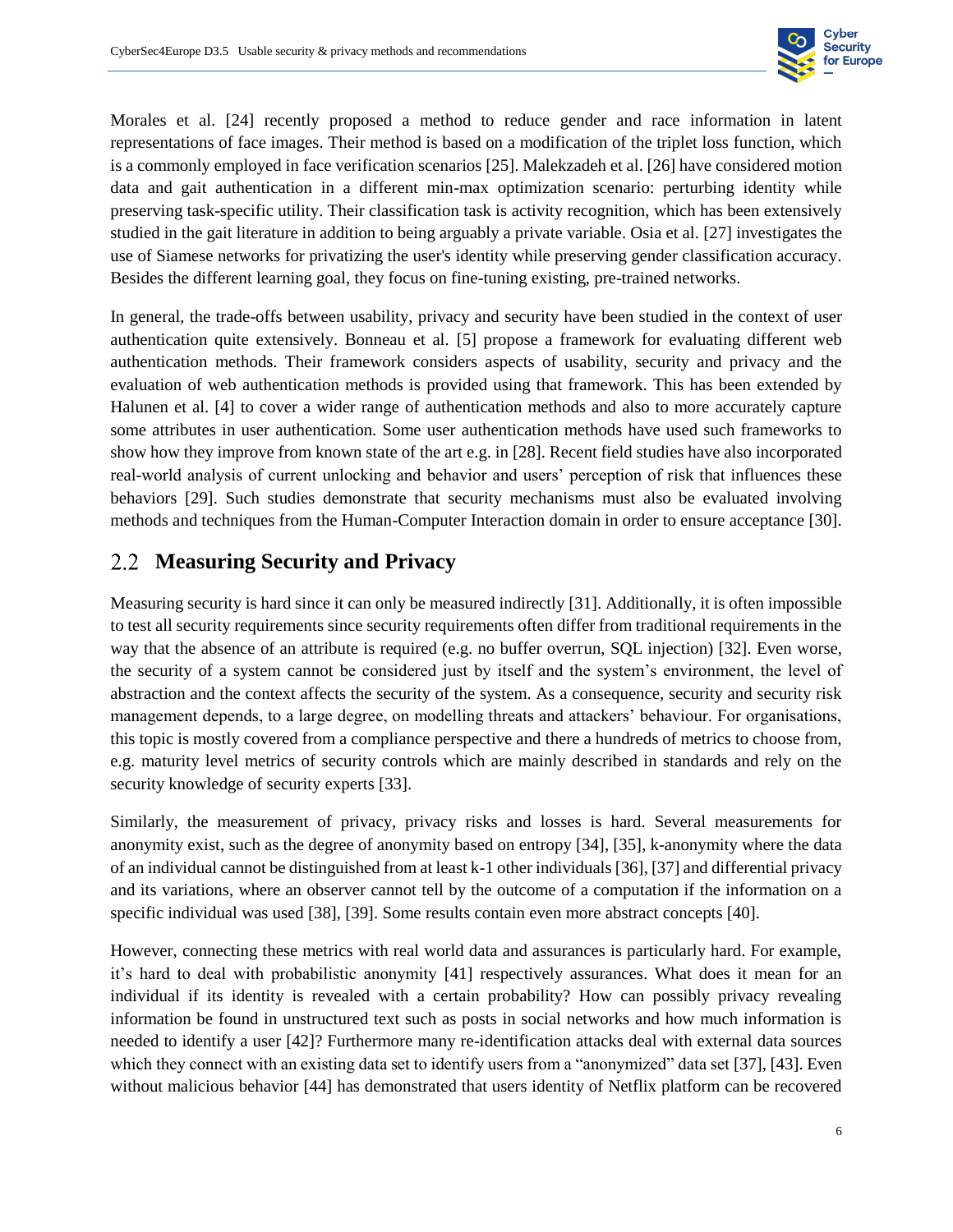

from datasets shared by the company in order to improve their recommender system [44]. These examples all demonstrate that in general it is hard to anticipate and measure privacy or the privacy loss caused by a data leakage or sharing.

On the other hand, from an individual user's perspective the measurement of security and privacy is ambiguous, i.e. since most users do not have a particular threat or attacker model in mind. Since the aim for this document is to showcase the most important and relevant usable security and privacy methods and methods to improve usability in security and privacy technologies, when we discuss about improving security, we have a more intuitive model of security and privacy in mind – fully aware that there is no one size fits all. Since for most users the decision is rather if they use a security method at all than which method to select (e.g. encrypt mails by PGP or S/MIME<sup>2</sup>), this consideration is sufficient for the purpose of this document. However, the user interfaces and related interaction techniques might have a huge impact on usability whatever security method is used.

 $\overline{\phantom{a}}$ 

<sup>2</sup> https://datatracker.ietf.org/wg/smime/about/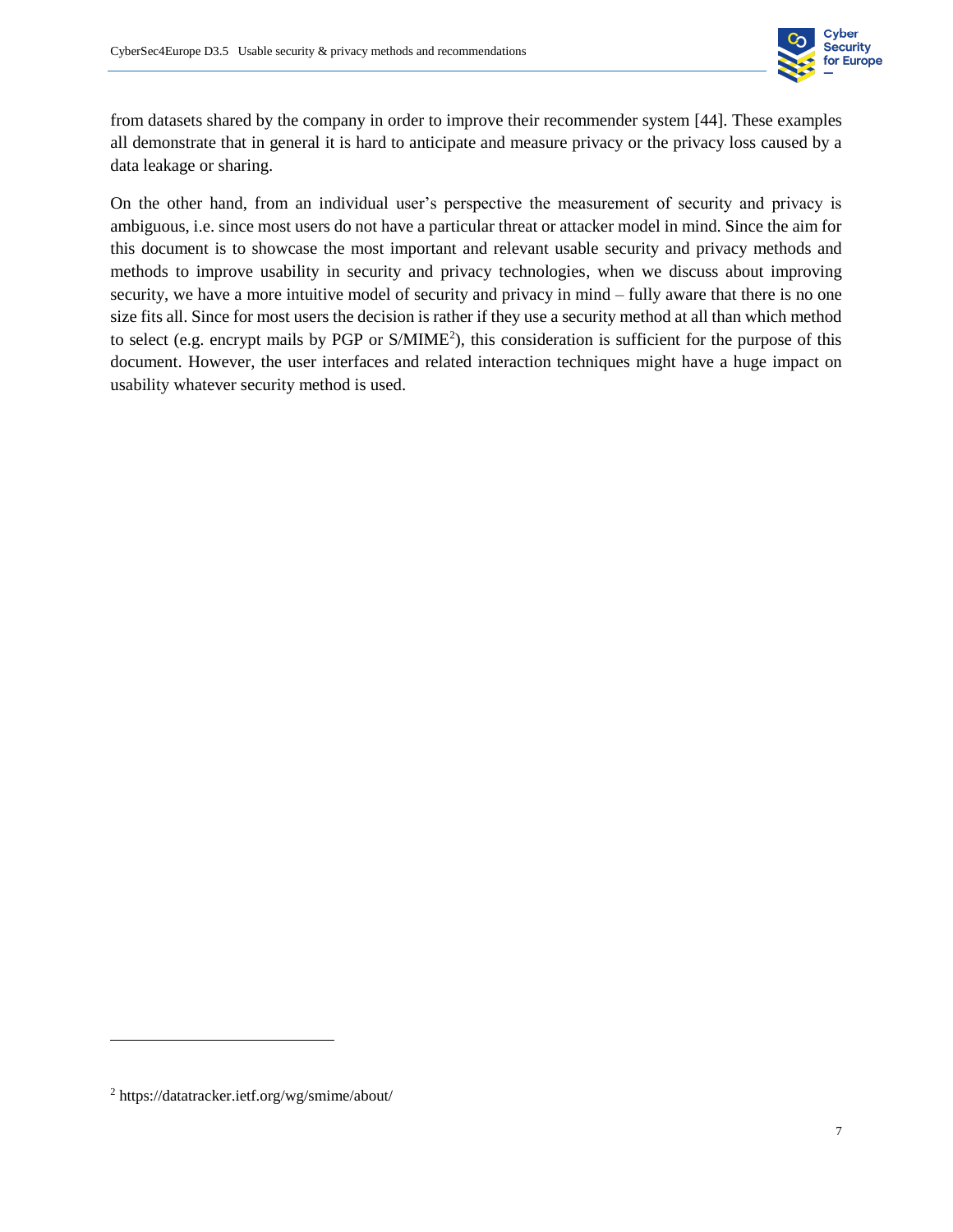

## <span id="page-13-0"></span>**3 Examples of usable security and methods to improve usability in security**

In the CyberSec4Europe project one task (Task 3.6) specifically considers technologies and methods to improve the usability of security and privacy technologies. Within this task there are seven assets that are developed in this project.

- 1. Guidelines for GDPR compliant user experience. Regulation and best practices review with focus on GDPR. Check a subset of local best-practices and identify requirements or issues with existing implementation.
- 2. HAMSTERS. Notation and tool to support: user task based design and development of user interfaces and user interactions, design and development of user training
- 3. PetShop. Notation and tool to support design and development of HMI (high-fidelity prototyping of user interfaces and user interactions).
- 4. EEVEHAC. EEVEHAC establishes an end-to-end encrypted channel that is 1) human authenticated and 2) visualizably encrypted.
- 5. TATIS. Enhanced open source threat intelligence sharing platform to share indicators of compromise in trustworthy manner on top of the MISP platform.
- 6. Tangible interactions for privacy management. This represent a solution to the problem of physical privacy in users' immediate physical environment that may arise through technological devices, or directly by other humans physically present around the user. This solution provides: 1) a waist belt to sense the environment around the user to detect people, objects and movements; 2) a wrist band that can vibrate to empatetically and actively warn the users in case a privacy threat is detected. This technology allows users to take immediate action when informed or automatically responds appropriately on the users' behalf, and learns continuously from user responses to understand their context and needs.
- 7. SYSVER. The tool supports security administrators of large distributed systems in the verification of correct implementation of the security policies in the actual system possibly affected by (software) vulnerabilities. When problems are detected, the tool leverages the detailed analysis results to investigate possible changes to apply in the system to correct the anomalies (conflict resolution).

These assets are described in more detail in the Deliverable D3.1.

In general, for improving the usability of security and privacy, it is important to understand the users' mental models about their needs and preferences for security and privacy. After that, this information has to be converted into technical means.

There are explicit and implicit ways of converting the information from the users' mental model into systems. Explicit conversion generally refers to direct user input. If a security decision has to be made, the information is presented to the user and the user is asked to make a decision. Implicit conversion of the users' mental model can be done if a sufficient technical representation of the users' mental model exists that then can be used to predict the users' decisions. Under this premise, decisions can be done automatically and potentially without bothering the user.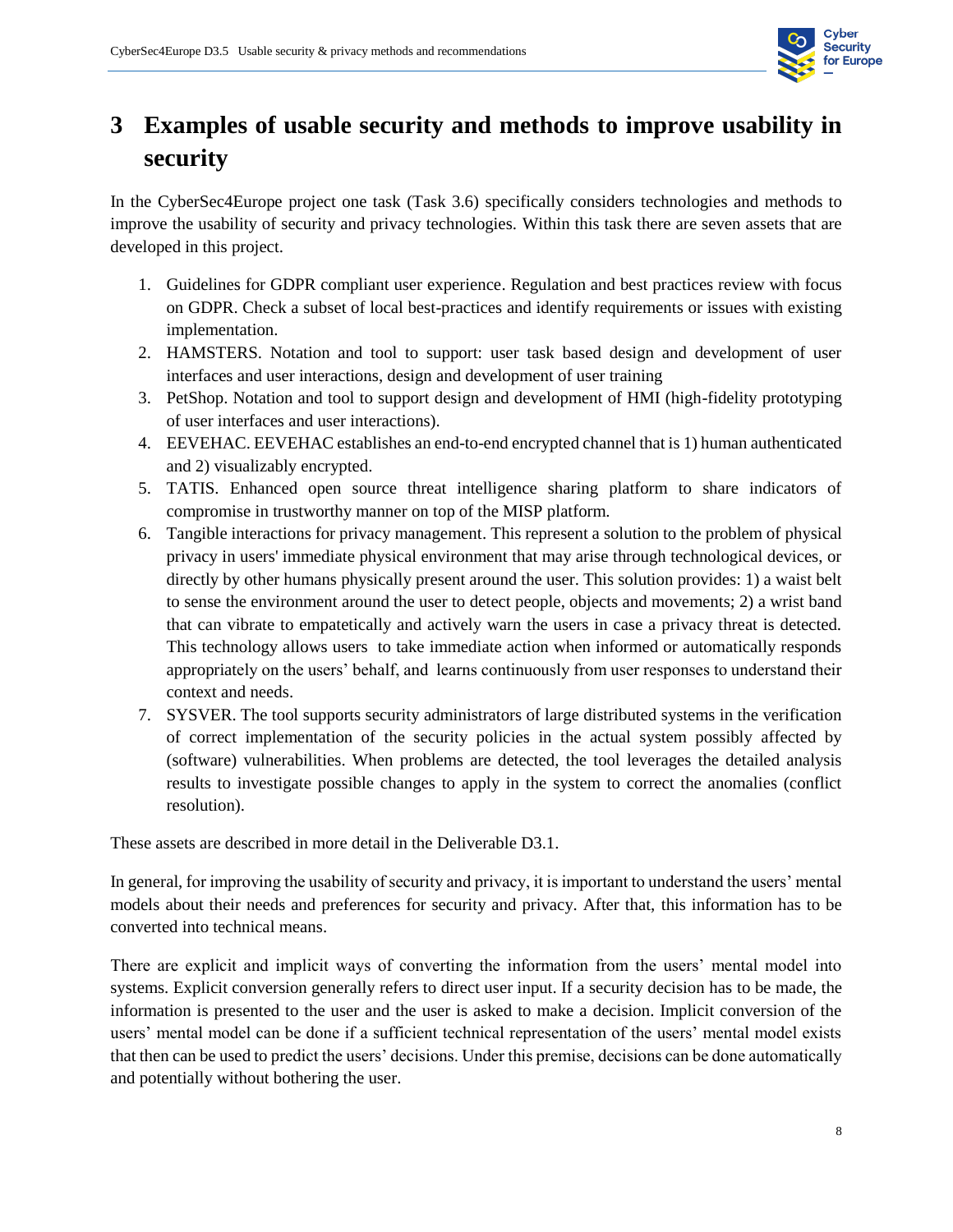

These user-representing models can be generated by gathering information about the user in the form of user studies and/or by observing the users behavior, i.e. analyzing former decisions and interactions of the user with hardware and software. The gathered information can, for instance, be used to train a machinelearning model that can be used to automate the decision making process. This approach is already widely used in software development and marketing to optimize the user experience<sup>3</sup>, and influence consumer behavior by using the gathered information to show targeted ads. However, so far it is seldom used to optimize the security and privacy settings of users.

Both variants of converting the users' mental model into technical means have disadvantages.

The first, direct variant might be inconvenient for the user if the user has to make many decisions manually. Experience shows that in such cases users tend to quickly circumvent such inconveniences by deactivating security mechanisms, allow all accesses without checking for consequences, or mostly selecting the option that appears first, which easily leads to security and privacy problems.

The second variant, to automated decision-making based on a technical representation of the users' mental models, can lead to wrong decisions if the user model is flawed or if information about the user or the environment is missing. Even small errors can lead to wrong automated decisions with potentially impactful negative consequences for the users' security and privacy. In addition, the GDPR (Art. 15 I (h)) requires informing meaningfully about the logic involved in automated decision making, an therefore a right to explanation for data subjects about automated decision making has been derived. Transparency of the automated decision making process is important so that users understand what happens to their data. Moreover, pursuant to Art. 22 GDPR, data subjects have the "*right not to be subject to a decision based solely on automated processing, including profiling, which produces legal effects concerning him or her or similarly significantly affects him or her"*. Hence, a fully automated process could therefore be in noncompliance with the GDPR. Therefore, this approach requires explicit consent and further privacy measures.

A promising compromise is to use technical representation of the users' mental model to generate meaningful defaults for the user and support the user making informed decisions by providing information that is more relevant. A possible idea to investigate is to make the decision process as easy as possible and potentially adaptive to the expertise and needs of each user. However, it is important to note that automating user activity usually comes with complex challenges harder to solve than designing a usable user interface. Automation surprises [45], lumberjack analogy [46] and complexity of automation [47] demonstrate that migration of tasks from users to systems remains a hard challenge highly intertwined with user interface design (as only part of the tasks are automated) [48]. Beyond, [49] has demonstrated that automation biases decision making processes.

l

<sup>&</sup>lt;sup>3</sup> User Experience is a property, related to usability, that receives a lot of attention in the HCI domain. This property goes deeper into the users' perceptions and internal states (e.g. aesthetics, emotions, meaning and value, …). While user experience is being added to the ISO 9241 standard on Usability (in part 210), it goes beyond the work package on Usable Security. A list of six orthogonal attributes for User Experience can be found here [114] while academic and industrial resources can be found at http://www.allaboutux.org/.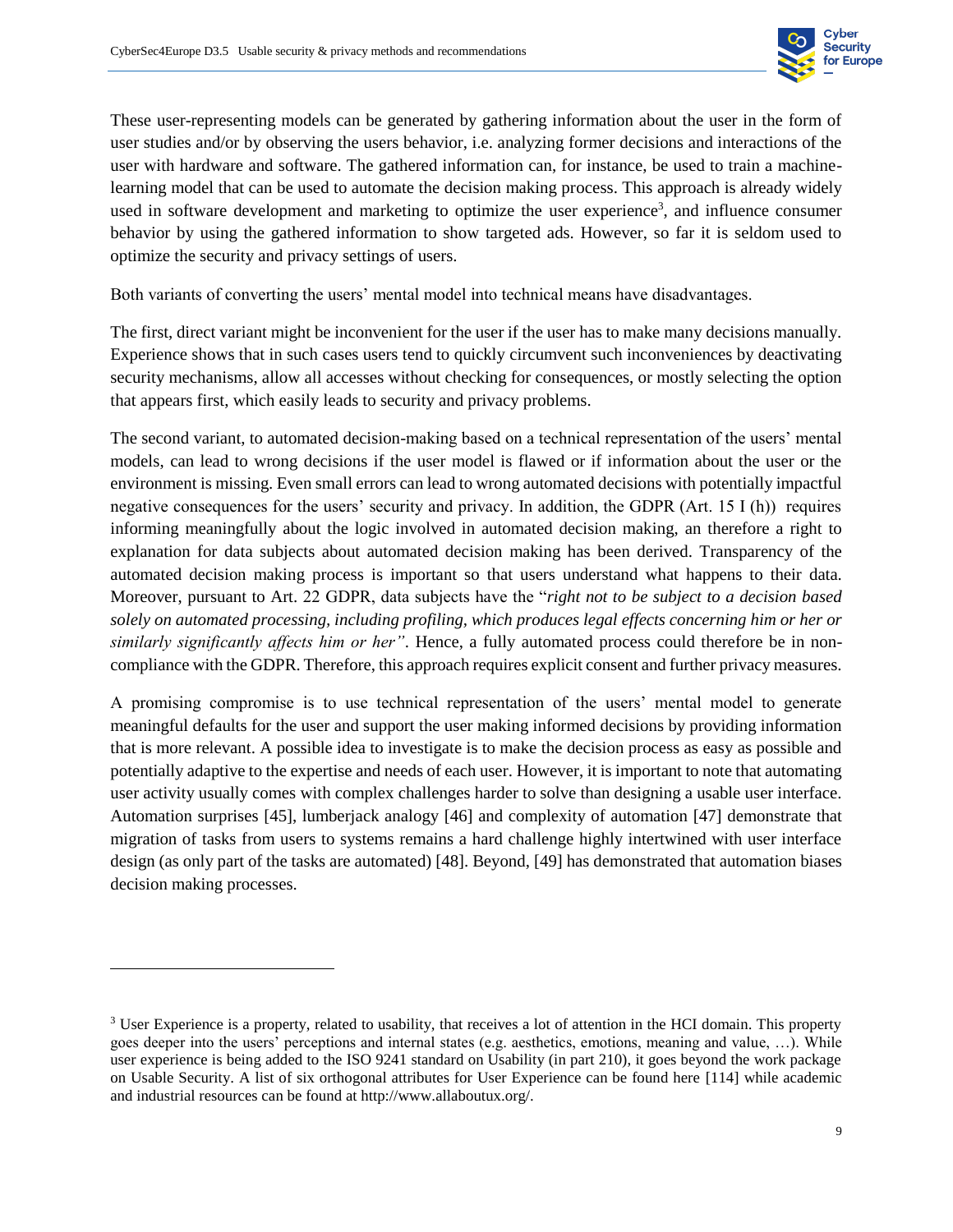

In the context of CyberSecurity4Europe, to generate technical representation of the users' mental models and meaningful defaults, user studies in the form of interviews or statistical surveys for finding meaningful defaults as well as user segmentation studies can be conducted (see e.g. [50]). That and user data analyses are ways to understand what security and privacy settings users want to achieve and what kind of information they would need to make informed decisions. Understanding the users is the first step to make security and privacy decision-making a user centric process that satisfies and protects users without overstraining them.

#### <span id="page-15-0"></span>**Information visualization**

The problem of usability in security spans over multiple aspects of the design and implementation of security mechanisms and tools. In particular, when we consider software tools that provide some kind of security analysis of a system, it is important to remark the usability of the results provided. The better a tool conveys its results the more easily and efficiently the user (system administrator) can evaluate and use them to improve the security of the system itself. In that domain, the focus is not on end-users anymore but on the tasks and work of security experts and managers.

Information visualization is a complex topic and it can both improve and hinder the usability and understanding of the system and the state of the system. A good visualization will give the relevant information to the user at a glance and a bad visualization will either give false information or present the information in a confusing or misleading way. IEEE society organizes a huge yearly event called VisWeek that gathers several conferences about information visualization (InfoVis), Visual Analytics (VAST) or Software Visualization (SoftVis).

There are also many different security related data that can be visualized for end users. Some are intuitive for example presenting the connections of a network with a graph (although the graph of a large network can become messy and hard to comprehend). Some less intuitive parts are for example visual cryptography [51], where cryptography is presented and applied in visual form. This type of presentation has some use cases e.g. [52]–[55], but it has not been researched a lot and has not gained wide adoption. Mostly because the encryption relies on XOR-variants, and thus the used keys can only be used once or a very low number of times [56].

#### <span id="page-15-1"></span>**The complexity and usability of Graphical Security Models**

One way to deal with the evaluation of the security of large and complex systems is to leverage modelchecking techniques to exhaustively analyze all the possible system state evolutions to identify those states that are not secure with respect to some metrics.

In this context, formal descriptions for the system model and the analysis results are required. A family of largely used models, especially for the description of the results, is the "Graphical Security Models" (GSM) family. This family includes, for instance, "Attack Graphs" and "Attack Trees". The problem with the exhaustive analysis is that the resulting graphs are often too complex and require some post-analysis to make them usable [57].

We consider here a specific example of a security analysis tool that performs formal analysis on a networked system and provides the results in the form of GSM. This tool is part of the CyberSec4Europe project's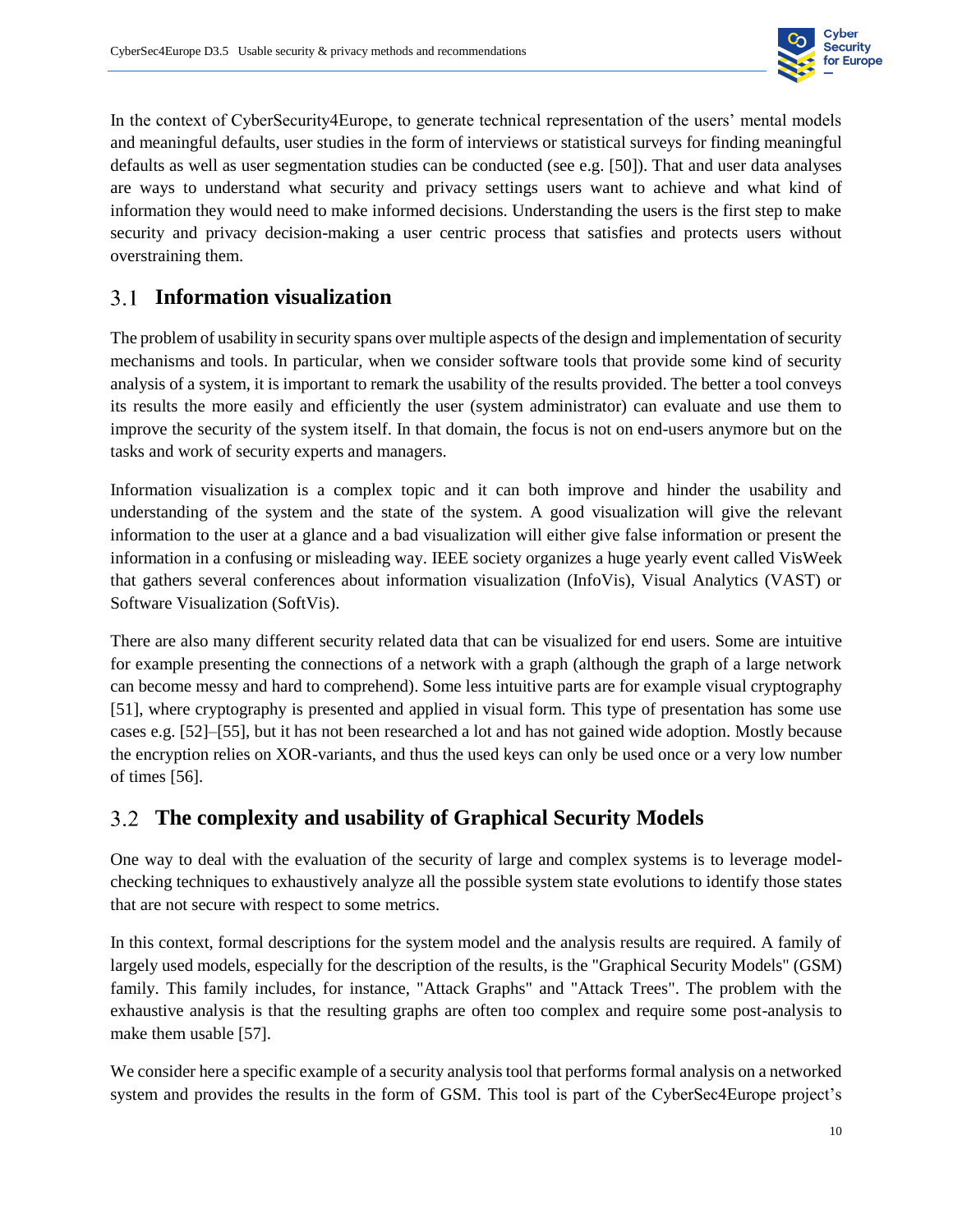

asset portfolio, which has over 30 assets. Out of these there are six especially relevant in the scope of usable security and privacy.

The tool in question is the "Sysver" asset [58], it uses the formal description of a networked system and analyzes all the possible sequences of actions that an agent can perform leveraging his privileges and possible flaws in the configuration of the system resources. The raw result provided by the tool is a Labelled Transition System (LTS) where each state represents the state of the agent (his knowledge) and the transitions represent the actions that the agent can perform in any given state. This kind of information is checked against a security policy (access control list) to assess if the agent can actually perform all and only those actions that are allowed in the policy. In complex and large systems the resulting LTS size can quickly become a burden for the system administrator that should analyze it.

The usability of this kind of security tool is strictly related to the usability of its results. Large and complex graphs are difficult to analyse by a human operator. Of course, some kind of automatic reasoning and analysis are possible but, in some way, this would "bypass" the human administrator and this is not always desirable, To mitigate this problem and to move improve the usability of this approach, some techniques are possible, based on the construction of "abstract" and simplified views of the complete results. In particular, two techniques have been used in the proposed asset. Firstly, an abstract view of the overall check of the LTS against the policy is provided in form of a simple table where each possible operation (transition in the LTS) is evaluated and flagged as an error if not allowed in the policy. This kind of summarized view hides the complexity of the complete LTS and allows the system administrator to focus on the errors that require some fixing [59].

When the details about a specific error are required, the tool leverages a second post-analysis technique to simplify the LTS. While the LTS includes all the possible sequences of actions that an agent can perform, the simplified LTS includes only the minimal sequences that allow the agent to perform a specific action [60]. This greatly simplifies the task of the system administrator when he/she needs to find fixes for the errors. Moreover, this technique allows the tool to perform some automatic reasoning and to propose configuration changes that can fix the errors to the administrator [60].

#### <span id="page-16-0"></span>**User Authentication**

Biometrics are nowadays a popular form of user authentication due to their ease of use, robustness and uniqueness compared to traditional knowledge-based systems, such as PINs and passwords. Especially on smartphones, the use of fingerprints and face authentication to unlock the device is becoming more prevalent. Moreover, the wide availability of mobile sensors allows for the deployment of near frictionless multi-modal user authentication systems.

Behavioral biometrics [61] are a particular kind of authentication factor that verify the identity of users by the way they behave. They operate in the background in a continuous manner while the user interacts with an application. Typical examples of behavioral biometrics are keyboard dynamics [62] and mouse movements [63], and voice biometrics [64]. Sensor based gait recognition is also explored as a solution for unobtrusive user authentication [65]–[68]. Despite being less robust than well-established biometrics, motion data takes advantage of body worn sensors that are widely implemented in modern devices and require little to no effort by the user. By enabling continuous user authentication, gait authentication is a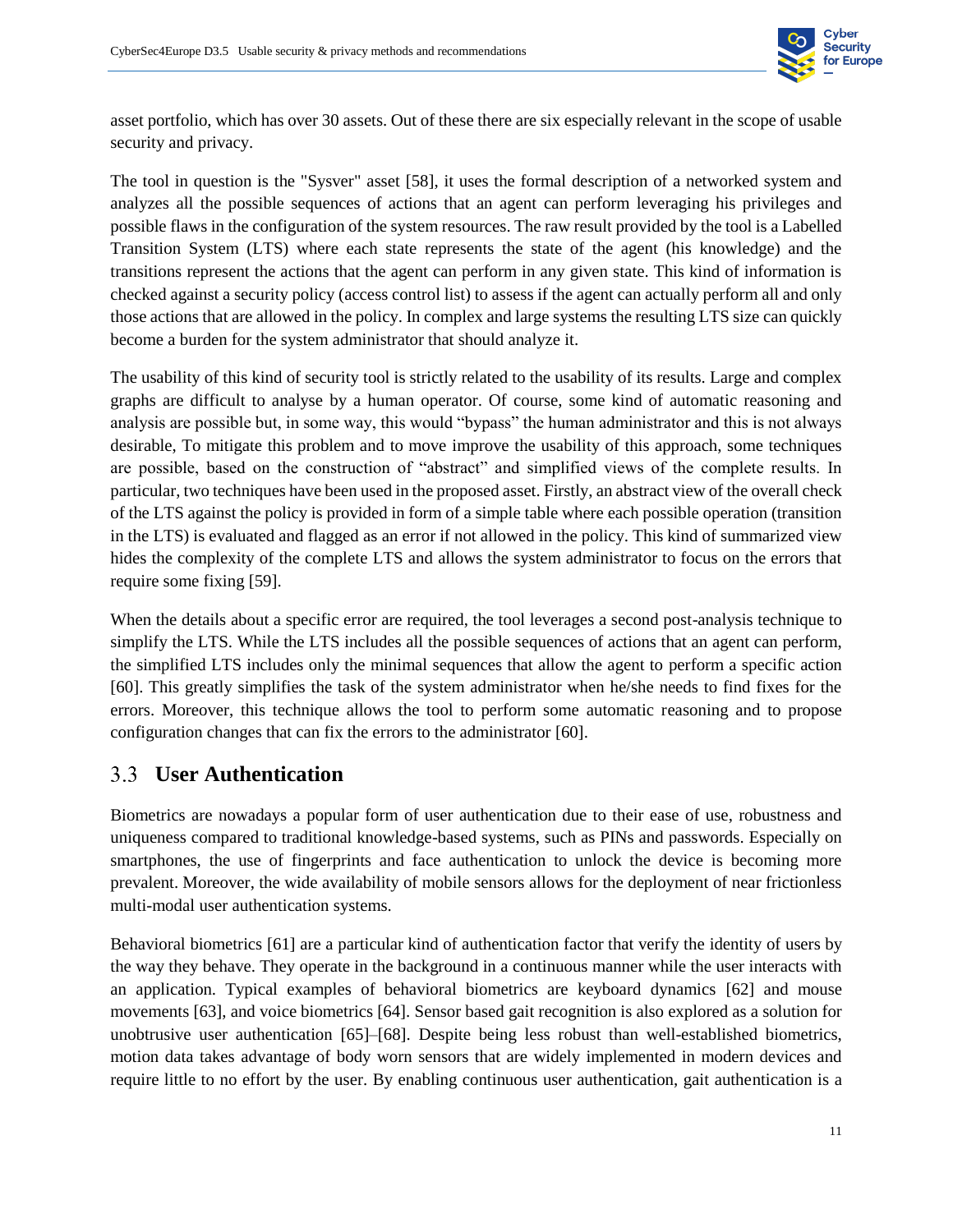

natural candidate for multi-modal settings, i.e. combining different types of biometric authentication factors. In this way, we can not only improve the accuracy of the user authentication system, but also strengthen the system against forging and spoofing attacks, while offering a user-friendly experience.

However, as soft biometrics like age, gender or race are linked to physiological or behavioural traits of the user, misuse of biometric templates may lead to severe privacy leakages for the user [21]. Previous work [18]–[20] has already shown the presence of sensitive data in biometric traces, including medical conditions and soft biometrics. In the case of gait based user authentication, Van hamme et al. [69] demonstrated the feasibility of age and gender estimation from gait traces in the frame of the OU-ISIR Wearable Sensorbased Gait Challenge: Age and Gender (GAG 2019) competition. The ever-improving resilience of continuous authentication systems based on accelerometer and gyroscope measurements, as well as other sensors, clashes with the lack of a comprehensive assessment in terms of sensitive data leakage, demanding for techniques to protect a user's privacy against sensitive inferences.

#### <span id="page-17-0"></span>**Encryption of Communications**

One area where recent advances has been made to improve the security (and arguably also privacy) of users is in the encryption of communications. As mentioned in the introduction, correctly using encryption methods to protect communications was seen as hard from usability perspective [1]. Some recent advances have made such end-to-end encrypted (E2EE) messaging a commonplace and easy to use experience for hundreds of millions or even billions of users.

The important technology behind this development is the Signal protocol by Open Whisper Systems<sup>4</sup>and the Signal application<sup>5</sup>. When WhatsApp adopted this technology to provide E2EE messaging for their users, it signaled a major change in the encryption landscape of communications between individuals. Of course, there are many other applications that now provide similar protection of communications and even Facebook is said to be contemplating adding E2EE messaging to their Messenger application<sup>6</sup>. In [70] the authors provide a great overview on the topic of secure messaging. These examples show, that it is possible to achieve great security benefits, without affecting user experience in any meaningful way. Thus, this is a prime example for usable security.

This development has caused some discomfort in some law enforcement circles and there have been demands for weakening E2EE by the FBI, politicians from US, Australia and in the EU based on terrorist threat or the abuse of children. However, this weakening would make the wider public much less safe and only marginally help in catching the wrongdoers. This has been well argumented in [71] by many of the leading cryptographers.

E2EE is not the only field where additional security can be achieved through encryption. Network traffic (especially HTTP traffic) has been largely unencrypted until some recent developments. This means that a

l

<sup>4</sup> https://open-whisper-systems.readme.io

<sup>5</sup> https://www.signal.org

https://www.theverge.com/2019/1/25/18197222/facebook-messenger-instagram-end-to-end-encryption-featurezuckerberg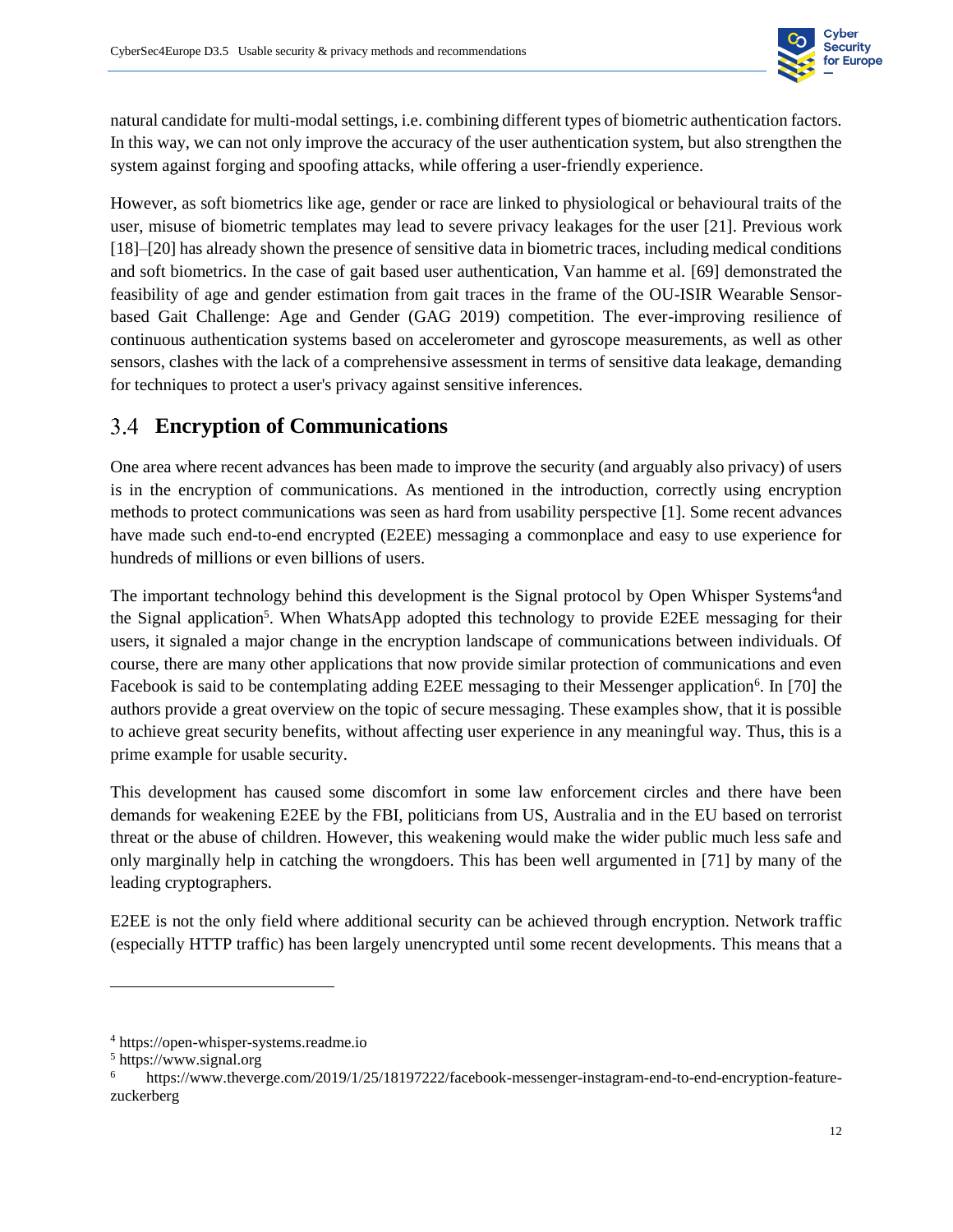

lot of the content included in our browsing has been unsecured. However, recent developments have produced website developers easy tools to make their sites run HTTPS, the encrypted version of HTTP. The Let's Encrypt -project provides an easy way to secure your website and their statistics show a remarkable increase in HTTPS adoption<sup>7</sup>. Again, this shows that easy to use tools have a huge impact on the adoption of a technology. HTTPS has been available for a long time, but the setting up of a certificate and all other setup for the encryption has been hard for the administrators.

For the end users, many browsers offer functionality that will enforce HTTPS is used in browsing whenever possible<sup>8</sup>. This makes the user experience very smooth also for the end users of web. Of course this type of encryption brings some side effects and the user may be prompted with a security warning (e.g. because a certificate has expired. There is research showing that users tend to ignore such warnings and thus can be exposed to phishing etc. [72]

Overall, these examples show that the original problems presented in [1] and others obstacles related to usability of encryption can be mitigated and overcome. This then provides the users with more security in their communications.

l

<sup>7</sup> https://letsencrypt.org/stats/

<sup>8</sup> https://www.eff.org/https-everywhere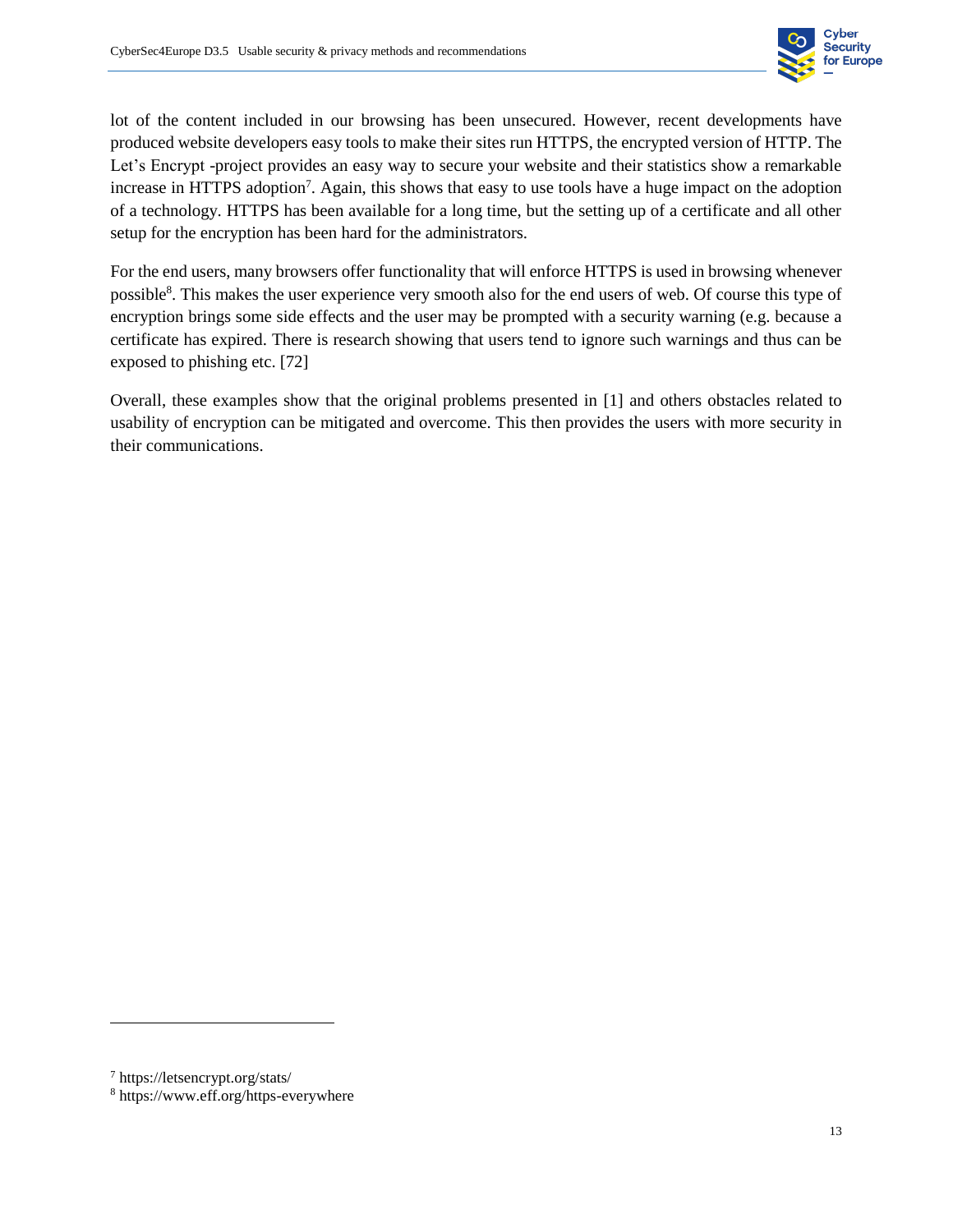

# <span id="page-19-0"></span>**4 Examples of usable privacy and methods to improve usability in privacy**

This section presents some relevant examples of usable privacy and usability in relation to privacy.

#### <span id="page-19-1"></span>**GDPR compliant user experience**

Regulation (EU) 2016/679 of the European Parliament and of the Council or more commonly known as General Data Protection Regulation (GDPR) [73] is a legal framework that sets guidelines for the collection and processing of personal information. This is arguably the most significant change in data privacy regulation in the last few decades. The regulation applies across the entire European Union (EU) and European Economic Area (EEA) region. However it's reach is actually much larger as the primary principle behind the GDPR is that it views personal data as the property of the individual/natural person, and it therefore applies to anybody storing personal information about citizens in Europe (with some exceptions, like personal use and others), including companies on other continents.

The regulation was designed to give the citizens of the EU and EEA greater control over their personal data and ensure that their information is being adequately protected. According to the GDPR, personal data is any information related to a person such as a name, a photo, an email address, a computer IP address etc. For any entity that processes personal data and does not comply with the regulation, the GDPR stipulates harsh fines. In turn, the companies processing personal data have put a lot of effort into compliance with the GDPR requirements. However, like any other legislation, and even more so as the GDPR is meant to be a framework, the nuances of the regulation are often complex. This steams from the differences how the holders of data interpret the regulation and how the European courts interpret it, and what each of the parties consider appropriate ways of implementing the given regulation. While big companies can afford to hire staff to make sure any processing of personal data, they do is compliant with the regulation, this is much harder for smaller companies to achieve.

For this reason, as part of the asset development in the CyberSec4Europe project, we propose to establish GDPR Guidelines that will collect and present in a simple and understandable way the specific points of the GDPR regulation and provide best practices and what solutions (local) supervisory authorities, European Commission and ultimately the European Court of Justice, consider to be appropriate or how they interpret the regulation itself. The final interpretation of the GDPR is within the jurisdiction of the European Court of Justice. However, the opinions of the supervisory authorities are also very relevant as they are responsible for investigations of non-compliance, the corrective powers they hold and their knowledge of local (member state) specific legislation. This work is conducted in the CyberSec4Europe project and is part of the asset portfolio of the project. However, detailing these best practices is beyond the scope of this more general document.

GDPR Regulation is meant to ensure appropriate security mechanisms are used to protect personal data, but even more importantly, it sets rules about when and for what purpose personal data can be used. Effectively this means that data holders cannot freely use the collected personal data without legal or contractual basis or explicit consent from the data owner. A big part of this is the idea of data transparency that the Regulation has also imposed. Data transparency gives each natural person an ability to know what personal data each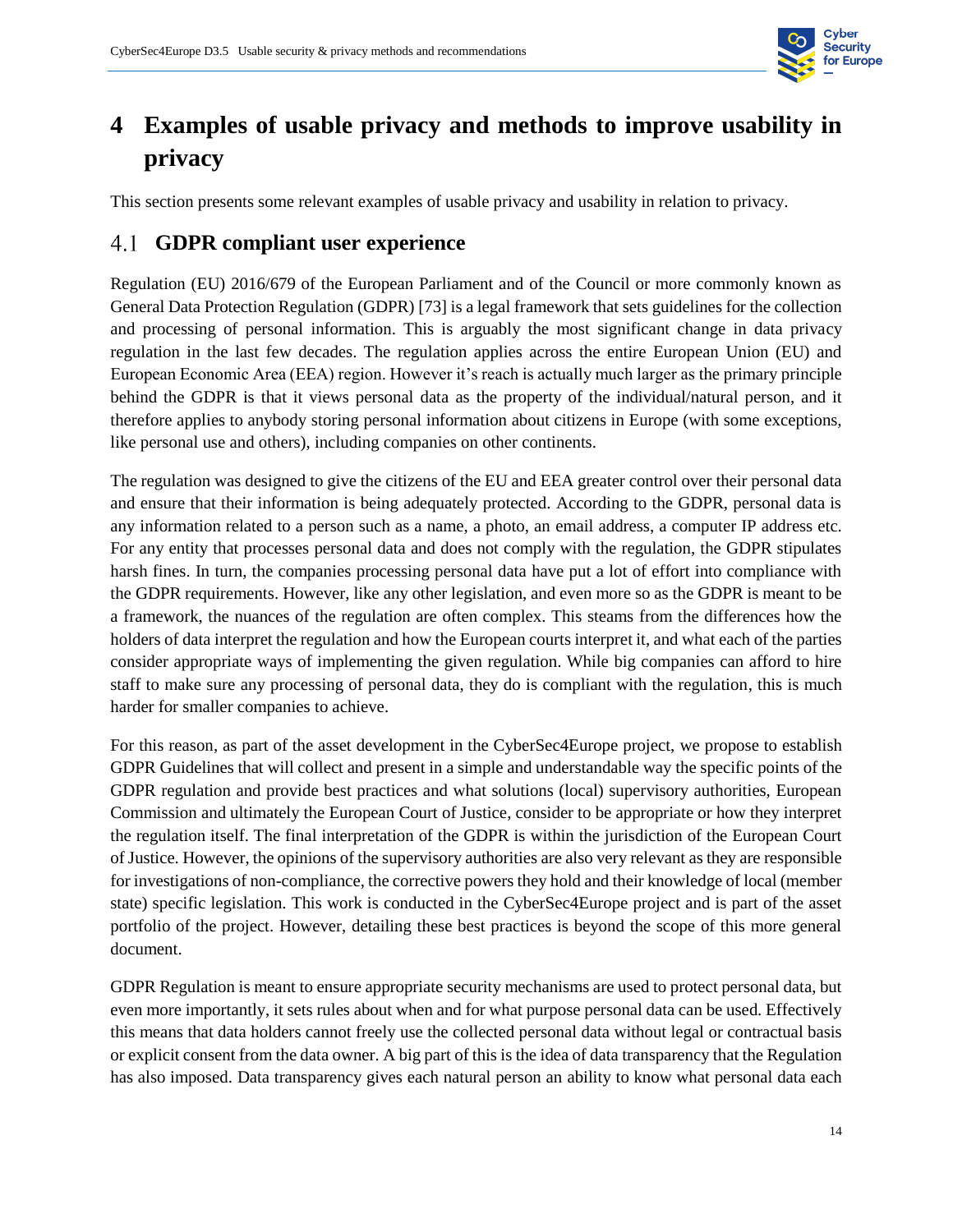

specific controller or processor has on them and for what purposes they are being used. This information must be conveyed in a concise, transparent, intelligible and easily accessible form, using clear and plain language. In addition to giving this information to the users, this also brings the issue of their data privacy to the attention of the users. In addition, since the regulation requires the information to be presented in a simple manner the effect is an improved usability in privacy. However, how data controllers and processors achieve this and other GDPR requirements can be, as we have mentioned before, anything but simple. The GDPR Guidelines will help simplify the understanding of the GDPR Regulation, which will improve the implementation of the regulation, and the final result will result in better usability in privacy.

When talking about usable security the focus is often in the individual or an average user. In this case, the primary beneficiary of this collection of information on good GDPR related practices are smaller and medium sized controllers and processors of personal data. They (and everybody else for that matter) will be able to freely access a curated collection of information regarding the necessary GDPR requirements and possible methods of achieving them. The given recommendations would therefore allow their user an easier way to check and ultimately achieve compliance with the GDPR Regulation. Even though the primary beneficiaries of the GDPR Guidelines are the personal data controllers and processors, individuals will also be able to take advantage of the final product. They will be able to educate themselves about their rights and about methods that controllers and processors that hold their data have to employ when protecting their data. Having a well-educated consumer base ultimately also forces the service providers to produce better services, further improving the privacy of personal data.

#### <span id="page-20-0"></span>**Usability in Identity and privacy management for decentralized systems**

The concept of privacy embraces the right given to citizens to Control and manage their personal data at any time, ensuring user self-determination, as defined in the European GDPR [73]. Privacy as Control can be implemented through Privacy Enhancing Technologies (PET), ensuring selective and minimal disclosure of credentials and personal attributes using, for instance, Anonymous Credential Systems [74] such as Idemix [75], which employs ZKPs (zero knowledge proofs) to reveal the minimal amount of information to the verifier (usually a service provider), even without disclosing the attribute value itself. However, current Anonymous credential systems implementations such as Idemix are complex and difficult to manage by final users.

Identity Management based on Self-Sovereign identities systems [76] (SSI) focuses on providing a privacyrespectful solution, enabling users with full control and management of their personal identity data without needing a third-party centralized authority taking over the identity management operations. Thus, citizens are not anymore data subjects, instead, they become the data controller of their own identity. This is, they can determine the purposes, and ways in which personal data is processed, as they manage directly their personal data during their online transactions. There are already proposal for privacy-preserving SSIs [77] but not yet applied in blockchain. Blockchains bring many advantages encompassing provenance, accountability, traceability and transparency of the transactions stored in the ledger. However, non-technical people might find difficulties to deal with the privacy-control and management in distributed systems and ledgers, due to its complexity [78], [79]. SSI can be applied through blockchain, which facilitates the governance of the SSI system, increasing the performance to Internet scale and enabling the accessibility of identities to everyone. Blockchain enables sovereignty as users can be endowed with means to transfer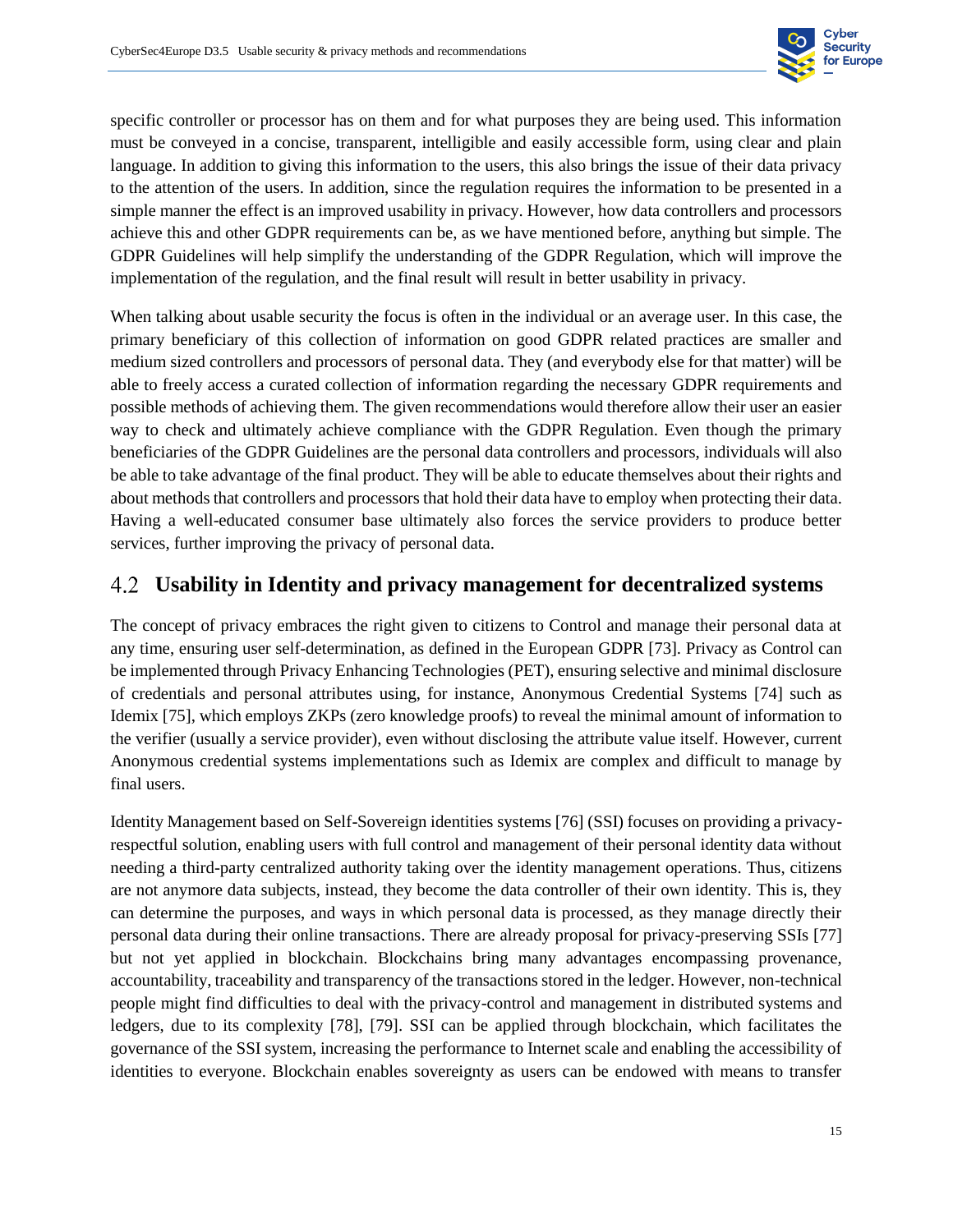

digital assets, including user decentralized identifiers (DID) [80], DID documents, identity attributes, verifiable claims and proofs of identity [6] (including ZKPs), to anyone privately, without rules in behind.

In this context, as part of the SSI system functionalities, configuring and selecting the personal attributes to be included in a claim - to meet the requirements imposed by the service provider (i.e. verifier) - might be also cumbersome and not privacy-friendly. Thus, protocols/ specifications and their corresponding appealing front-end apps for blockchain are needed to automate the data release/consent/selection of blockchain verifiable claims [81] and management of DID Documents and data [80], and in general, to deal with end-user privacy management.

To deal with these privacy usability aspects, the asset *SelfSovereign-PPIdM* (Self-sovereign privacypreserving IdM in blockchain) being designed in this project, is tackling the Identity and privacymanagement bearing in mind usability recommendations. Thus, users will be able to configure their privacypolicies for sharing personal data in the blockchain, access to services and give consent, in a user-friendly way, while doing it as much automated as possible. It embraces the best ways to visualise privacy management for users accessing and sharing personal information and assets through blockchain when using "Verifiable Credentials", and best ways of authorization and privacy policies needed to indicate which specific personal information can be shared in a transaction, complying with minimal disclosure principle. Besides, this asset will deal with access control policies and manage their personal data, to indicate which data can be accessed by whom, in in a particular context, through blockchain, using verifiable credentials and Decentralized Identifiers.

#### <span id="page-21-0"></span>4.3 **Usability in selected use cases of this project**

Usability is a critical factor that influences end-users to use particular security or privacy mechanism. We present some important considerations that account for the growing significance of usability in systems such as online banking, supply chain security assurance, privacy-preserving identity management, maritime transportation, medical data exchange, and smart cities, which are the demonstrator cases in the Cyber Security for Europe project. The subsections below relate to some of the many requirements identified in the deliverable D5.1 Requirements Analysis of Demonstration Cases Phase1 of CyberSEc4Europe project. For the sake of brevity, we have not included the full list of requirements and do not reference these in full in this document.

- Usage easiness is an intrinsic characteristic that impacts end users' decisions to go for a security and privacy mechanism. Usability aids to determine the effort required by users to interact with a system, their performance in terms of time and errors but also their satisfaction (that might contradict performance measures as in [12]).
- Many critical sectors, e.g., banking and finance, transport, smart offices, etc., require users to adhere to prescribed security and privacy guidelines to maintaining and safeguarding them from adversaries. At the same time, they consolidate the security, privacy, and safety of their legitimate users. Usable security can aid to overcome the inadvertent (or even deliberate) undermining of security by end-users (like writing down their password on a post-it next to their computer screen).
- Sometimes, usability enhances user experience, skills, and attitudes in using a security or privacy mechanism, thus, achieving the various usable security goals. In other cases (for instance in games), increasing user experience will require degrading usability (to increase challenge and thus users' reward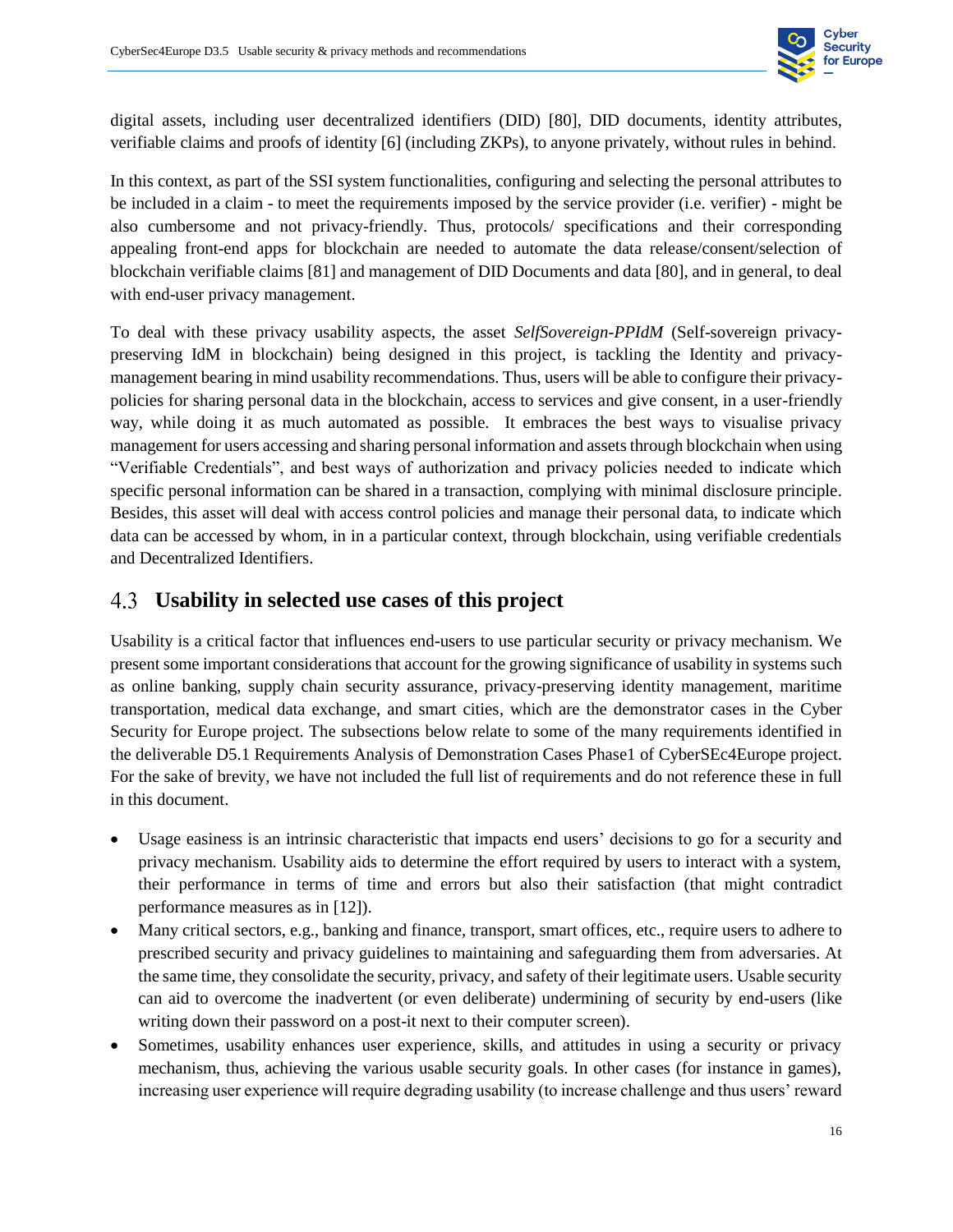

when reaching the goal). Identifying design solutions that align multiple properties remains a great challenges in the field of HCI [82].

#### <span id="page-22-0"></span>**Error Reporting**

For critical systems like online banking and supply chain security assurance, which are two demonstrator use cases in the CyberSec4Europe project (see D5.1 for details), the usability of errors and security breaches reporting mechanism must consider: 1) completeness of the errors or security breaches reported to endusers, and 2) how easily the end-users can interpret the errors or security breaches presented to them by the system.

Reeder et al. [83] performed a study of web browser security warning behavior using the Experience Sampling Method (ESM) that includes a survey of over 6000 Chrome and Firefox users in situ to gather reasons for adhering or not to real warnings. They concluded that warning designers to address all the specialized issues by examining contextual factors and a wider variety of users' concerns, rather than through one-size-fits-all improvements, to improve warning adherence and user comprehension. Good et al. [84] tested short summary notices in contrast to long, legalistic license agreements. Moreover, suggested reducing information overloading that significantly improves the usability of error reporting.

One example of error reporting are HTTPS certificate error warnings that protect users against network attacks by alertly them promptly [85]. However, spurious HTTPS warnings could be problematic resulting in poor user experience, hinder the adoption of HTTPS, and people get habituated to ignore messages. Authors suggested many of these problems could be mitigated by building more actionable warnings in the browser or investing in other client-side engineering solutions.

Felt et al. [86] mitigated HTTPS authentication warnings avoidance by lower click-through rate (CTR) because (a) they consider it is safer to err on the side of caution, and (b) they believed that low CTRs will encourage developers to adopt valid SSL certificates.

#### <span id="page-22-1"></span>**Verifiable Credentials**

 $\overline{\phantom{a}}$ 

Verifiable credentials are also a part of several use cases in the CyberSec4Europe project, e.g., Privacypreserving identity management and banking use cases. Studies have shown that conventional authentication schemes, i.e., knowledge-based schemes or token-based schemes, possess many security and usability issues [87]. From the security perspective, knowledge-based authentication schemes are vulnerable to common attacks such as guessing-, shoulder-surfing-, or dictionary-based attacks<sup>9</sup> [88], [89]. Similarly, token-based authentication schemes are vulnerable to common attacks such as side-channel, denial-of-service, real-time phishing or coercion attacks [90]–[92]. From the usability perspective, users face difficulty to manage numerous PINs/passwords, and complex passwords add cognitive load on users [93]–[95]. In the case of smart-tokens, they can be easily shared or misplaced [87]. Lastly, it is worth mentioning that these schemes do not necessarily authenticate the users but authorize anyone who enters the correct PIN/password, OTP or smart token number.

<sup>&</sup>lt;sup>9</sup> see for example [https://capec.mitre.org](https://capec.mitre.org/) for more details on the attack types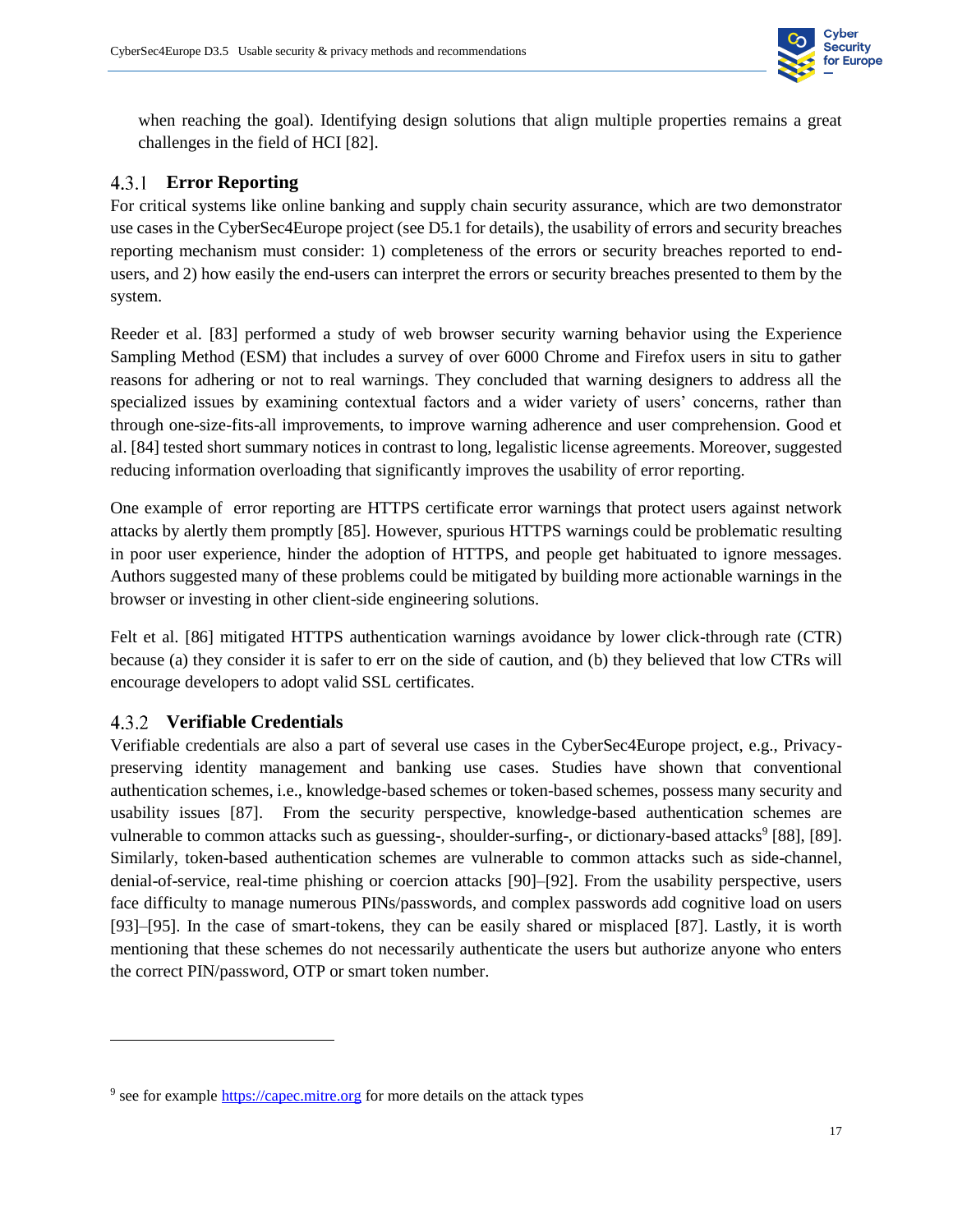

Biometrics including both physiological and behavioral could be utilized for designing next-generation user authentication solutions for critical systems. Biometric traits such as a face, fingerprint, voice, handwritten signature, keystroke/touch dynamics, and hand-movements can be easily acquired owing to the availability of cost-effective sensors.

Wang et al. [96] proposed a privacy-preserving edge computing-based face verification system for user authentication. They employed secure nearest neighbor scheme and secret sharing is used for protecting the privacy of face information. For smart devices and smart homes, voice assistants become an easy interface to interact with applications or connected appliances. Chang [97] presented a two-layer authentication method to protect voice assistants and maintain their usability. They employed user voiceprint and challenge-response protocol to authenticate a legitimate user and granting access to the ecosystem. At the same time, resist replay attacks by asking the user to respond to the pre-configured challenge within 5 seconds.

Proteus, proposed by Gofman et al. [98], is a bi-modal biometric verification system based on face and voice features, for smart devices that can be useful for securing access in critical systems. This scheme extracts principle components using Principal Component Analysis (PCA) and Mel Frequency Cepstral Coefficients (MFCC) from face and voice modality, respectively, to construct a bi-model system. Gupta et al. [99] proposed a multimodal biometric-based authentication scheme, DriverAuth, that exploits face, textindependent voice, and swipe to ensure the safety and security concerns of the customers using on-demand rides and ride-sharing transportation.

Tolosana et al. [100] proposed a signature verification architecture based on the number of lognormal from the Sigma LogNormal writing generation model that is adapted to the signature complexity for security purposes. Additionally, they performed an exhaustive comparative analysis of both stylus and touch scenarios for smartphones and tablets.

Buriro et al. [101] proposed a bimodal authentication scheme that exploits users' touch-typing and handmovements transparently, while the users access their sensitive applications by inserting an 8-digit PIN/password. Similarly, DialerAuth authenticated users based on touch-stroke timing-differences and hand micro-movements for 10-digit PIN/password [102]. These solutions can be seamlessly integrated into existing sensitive applications that incorporated pin or password to authenticate their users. Unarguably, both solutions offer flexibility to users to enter random alphanumeric digit and authenticate them based on their touch-typing and hand-movements, thus, enhancing the overall usability of the system.

#### <span id="page-23-0"></span>**Users' Data Privacy**

Also data privacy is part of many use cases of our project. Users' data (e.g., personal information, health data, biometrics, etc.) leakage in digital systems is a widely known issue fostering a strong need for privacy preservation. A study revealed that many medical, health, and fitness applications collect high-risk data (including financial information, full name, health information, geo-location, date of birth and zip code). 50% of these applications sent personally identifiable information (PII) over the internet without any encryption, whereas 83% of these applications store data locally on the device without encryption [103].

According to Rui and Yan [104] privacy protection methods can be evaluated by determining the Mission Success Rate (MSR). Further, privacy disclosure in network transmission can be solved by enhancing the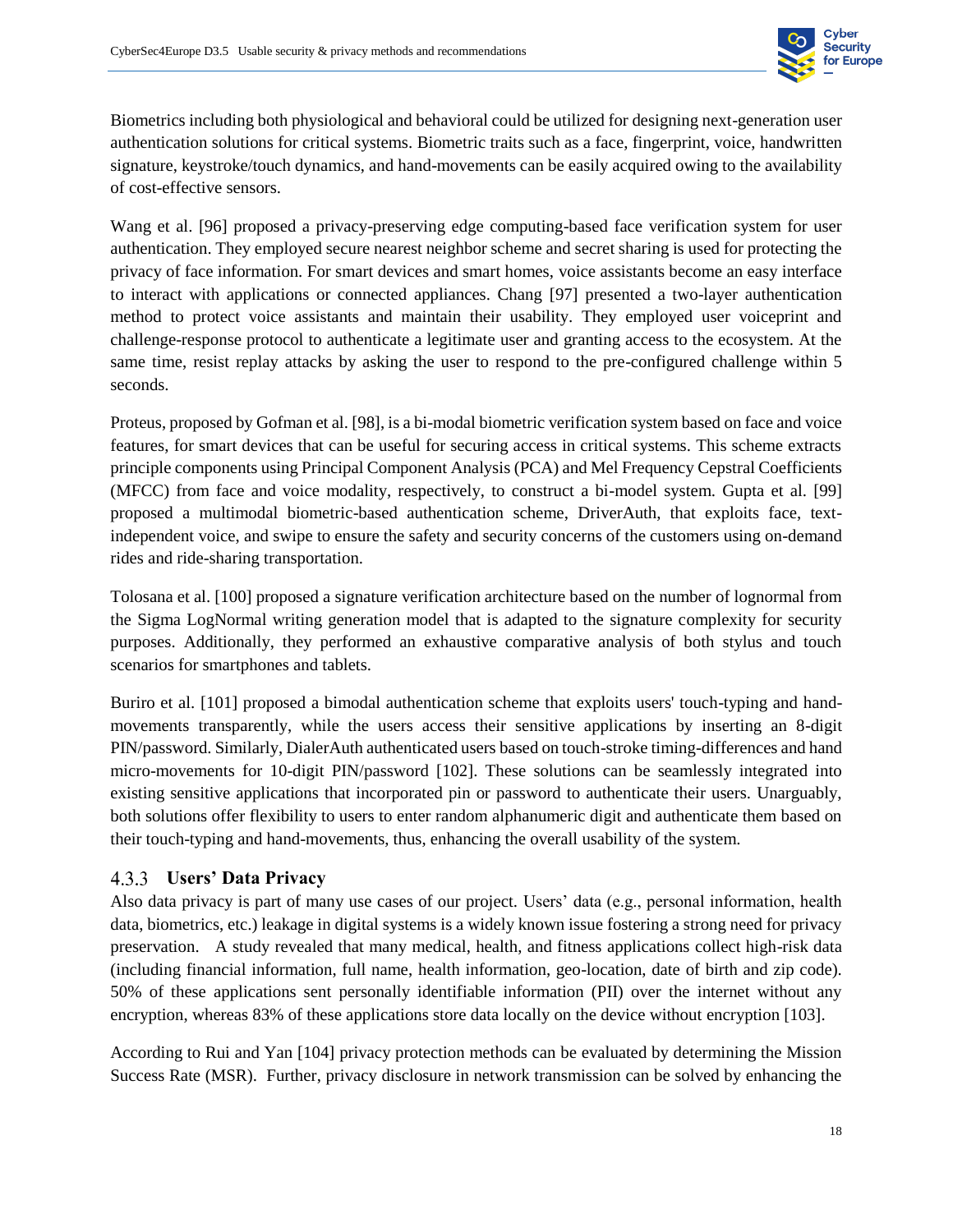

non-invertibility, revocability, and unlinkability of data. Sui et al. [105] proposed a secure-fusion based biometric authentication method that involves key extraction for mixing the user's biometrics and a reference subject's biometrics to be fed into an existing biometric system to generate a BioCapsule for authentication.

#### <span id="page-24-0"></span>**Privacy in communications**

The privacy of communications is not only important for protecting the content of the communications but also for protecting the metadata (the who, when and where) of the communications. This cannot be solved by only encrypting the content with E2EE (see section [3.4\)](#page-17-0).

The Onion router (TOR) is one example how this problem of metadata has been tackled at the network. The usability of TOR is fairly good, but there are many complexities and methods that can undermine the privacy protections it provides e.g. browser fingerprinting methods in browsers [106].

The metadata of our communications is collected many times by the platforms user employ in their communications (e.g. Facebook). This social graph and its properties can be used to make very accurate inferences about the users attributes and habits. In communications there exist solutions that do not gather metadata. One example of this is Signal, which does not store excessive metadata of user communications. One example of tracking different messaging solutions and their properties is the (unfortunately now out of date) EFF privacy scorecard<sup>10</sup>. For current advice reader could visit the Surveillance Self-Defence website<sup>11</sup>

l

<sup>10</sup> https://www.eff.org/pages/secure-messaging-scorecard

<sup>&</sup>lt;sup>11</sup> https://ssd.eff.org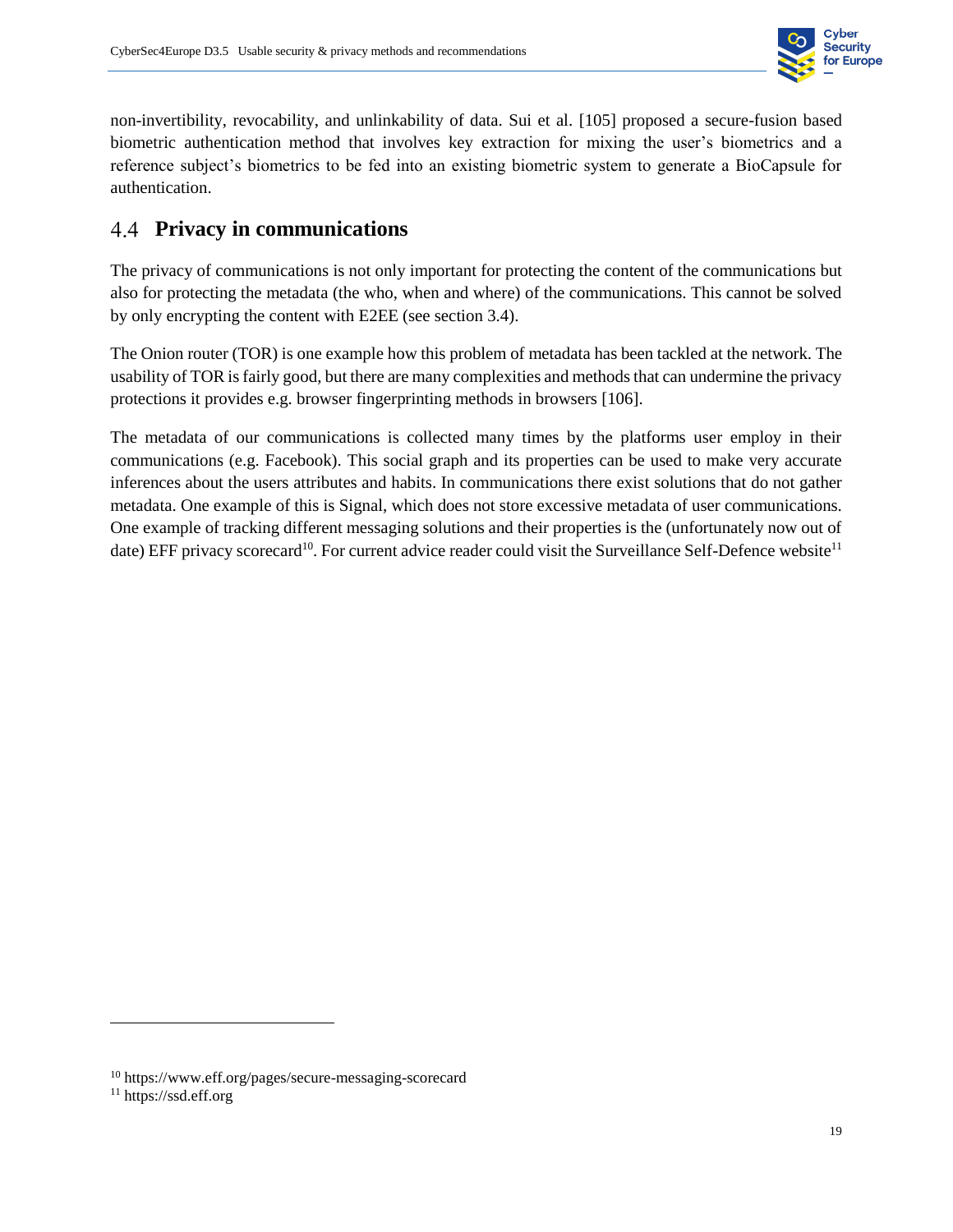

#### <span id="page-25-0"></span>**5 Tradeoffs, compromises and recommendations**

Better usability should go hand in hand with better security and privacy, but sometimes there are tradeoffs and the need to compromise between the three of them. In this section, we present some of the existing tradeoffs and compromises that have been made. This can then be seen also as possible research directions for future work.

#### <span id="page-25-1"></span>**Security**

From user authentication perspective some tradeoffs can be seen from [4], [5]. It is clear that not one method can offer all the possible usability and security (or privacy, for that matter) benefits. What is still unclear is which combinations can achieve this. It is also evident that many end users are willing to choose better usability and user experience even if other options offer better security (or privacy) in many cases.

#### <span id="page-25-2"></span>**Privacy**

One tradeoff between usability and privacy can be seen with the TOR system. The usability of TOR is fairly good and after installation the browsing experience is quite straightforward. The privacy of the user is protected by the TOR network in many cases. Although the use of TOR improves the privacy of the user, it is sometimes not possible to use it to browse all the websites that the user wants. Furthermore, the use of TOR can be seen as suspicious activity and in some cases access to TOR has been restricted by governments [107].

Another example trade-off in privacy is the "informed consent" that is used in several contexts e.g. the cookie policies enforced by many websites. Although this gives user some control over the use of their information, the default option is usually to allow the use of all possible cookies and functionalities. The process of disabling these is many times fairly cumbersome and sometimes has to be enforced by the user every time they visit a specific website. Thus there is a usability trade-off to this privacy feature.

#### <span id="page-25-3"></span>**Recommendations**

To reach more usable security and privacy enhancing systems, we have provided a short list of recommendations. Some of these are general and some are directed towards specific use cases such as user authentication.

#### **1. Use of authenticated encryption in the application layer or network layer communications whenever possible**

The use of authenticated encryption protects both the integrity of the communications as well as the privacy of the content. There are many available tools to achieve this and these can be applied in a vast majority of use cases, where communication over network is done. The impact to the end-users is minimal, when this is done right and when user needs, user knowledge and user work is carefully identified at design time.

#### **2. Early user involvement should be ensured for new security and privacy features**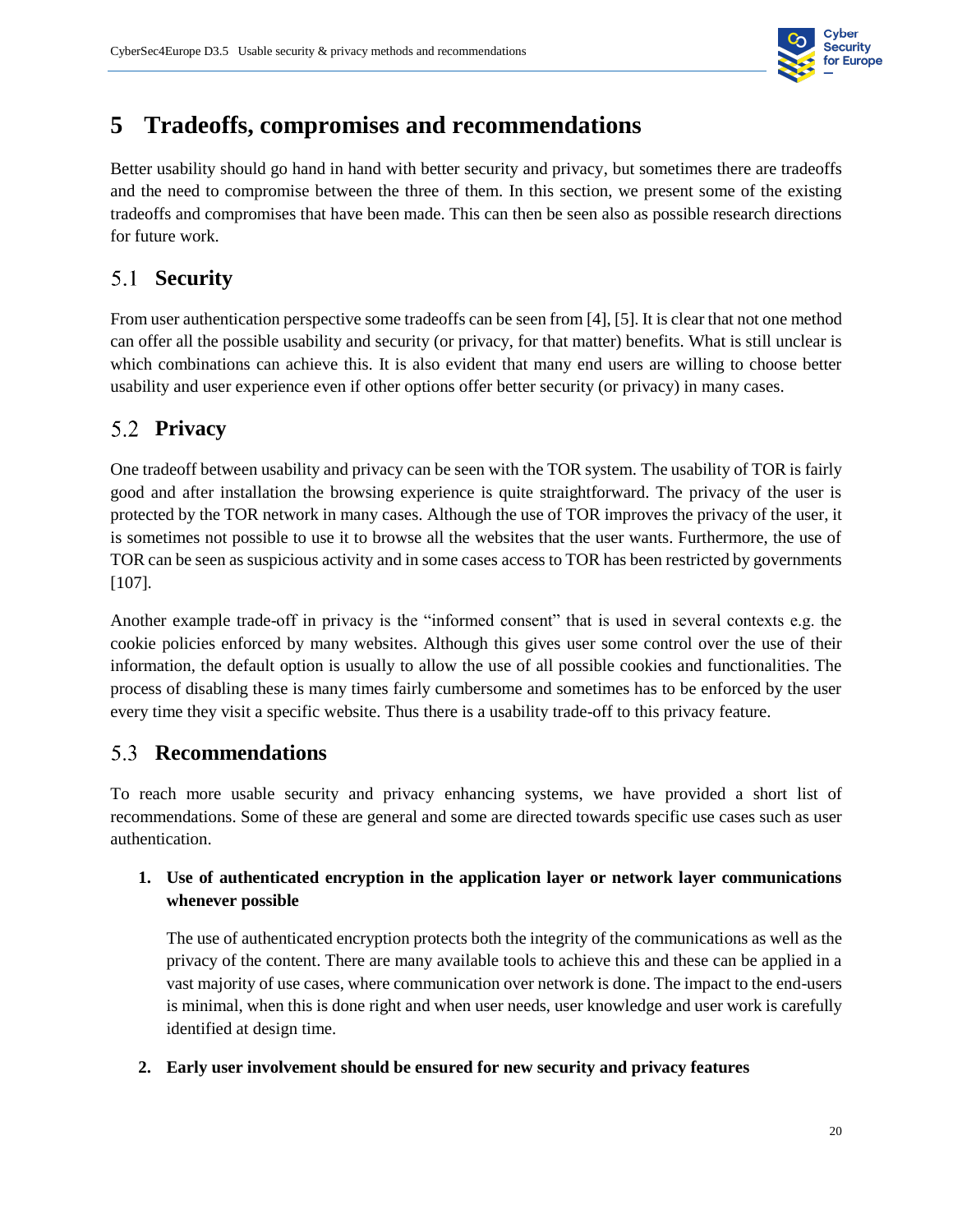

User Centered Design (UCD) approaches [108] advocate the involvement of the end users in the early stages of the development process (e.g. via brainstorming sessions and work analysis). Beyond, UCD promotes multiple iterations at design time to gather user feedback on concrete artifacts such as mockups and paper prototypes [109]. User interfaces and user interactions that are the front end of security and privacy mechanisms should follow UCD processes to ensure that usability is considered from the very beginning and not too little too late, as this was the case for software applications in the past [110].

#### **3. User modeling and/or user tests should be conducted for new security and privacy features**

As mentioned in the earlier chapters, collecting the information on users is not a straightforward task and both automated and other approaches have their shortcomings. However, it is not possible to improve the usability of new privacy and security technologies, if no effort to that end is made. Thus, there should be some way to test and/or model the users in the security and privacy systems. User research methods should thus be used throughout the design, development and assessment of security mechanisms.

#### **4. Provide the users with authentication methods that are both secure and privacy-friendly**

User authentication is a security measure that is most visible in many cases towards the users. There are many options to do this and at the moment convenience and user experience seem to push towards the use of biometrics. It should be possible to conduct user authentication in a usable way while meeting security objectives and respecting the users' privacy.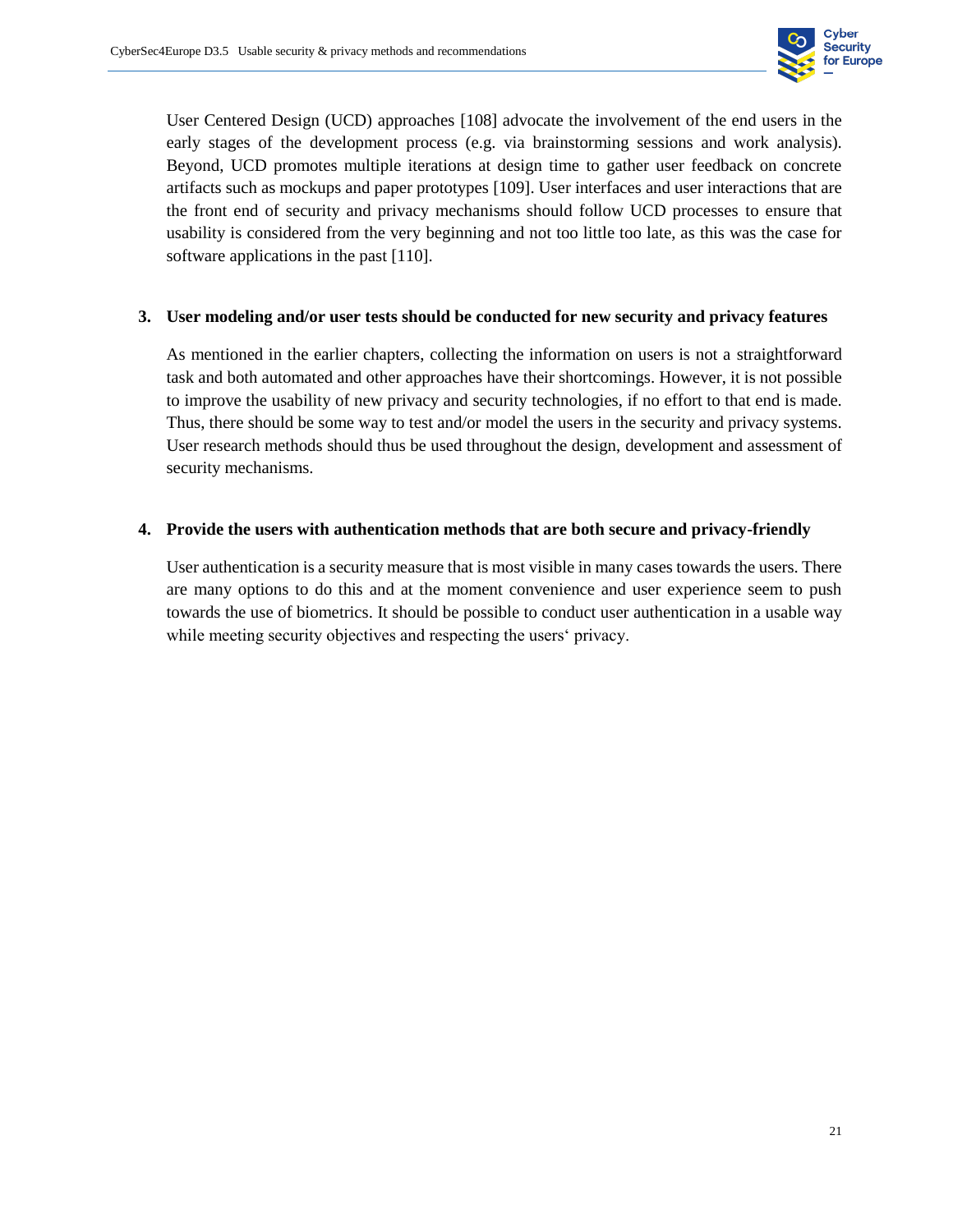

#### <span id="page-27-0"></span>**6 Future directions and open questions**

There are many open questions that need to be solved in the fields of usability, usable security and usable privacy. It is worth noting that the survey conducted by ENISA (European Union Agency for Cybersecurity) found user-centric security practices and tools as one of the key topics in the future development of cybersecurity.[111]

One key aspect is to make these topics more visible to the developers of new systems. When new methods to improve security and privacy are developed, these should be accessible to developers. This way they can be incorporated into the new technologies that will establish our digital society in the coming decades. Similarly, developers of security mechanisms should be aware of methods, techniques and tools to support design and development of usable designs.

From user authentication perspective finding a method that adheres to all the usability, security, privacy, scalability and economic requirements is still a very much open research question. In communications, protecting the content of the data transmitted over networks seems to be well on its way to becoming the norm. There, the open question is how to protect also the privacy of the communications when metadata is considered. In digital identity, the way to provide anonymous, pseudonymous, and more user-centric identity is currently a very interesting area of research, with new proposals coming frequently. This is also a problem that needs to be solved in order to reach a better digital society for us all.

As mentioned earlier, usability, security and privacy are likely to bring conflicting aspects to the design. This aspect is not new as similar concerns are well known for the usability of dependability mechanisms [112]. Holistic methods should thus ensure that usability, security and privacy objectives are met by the design and researcher must identify means to make explicit the conflicts and to rationalise their design decisions following design rationale approaches as in [113].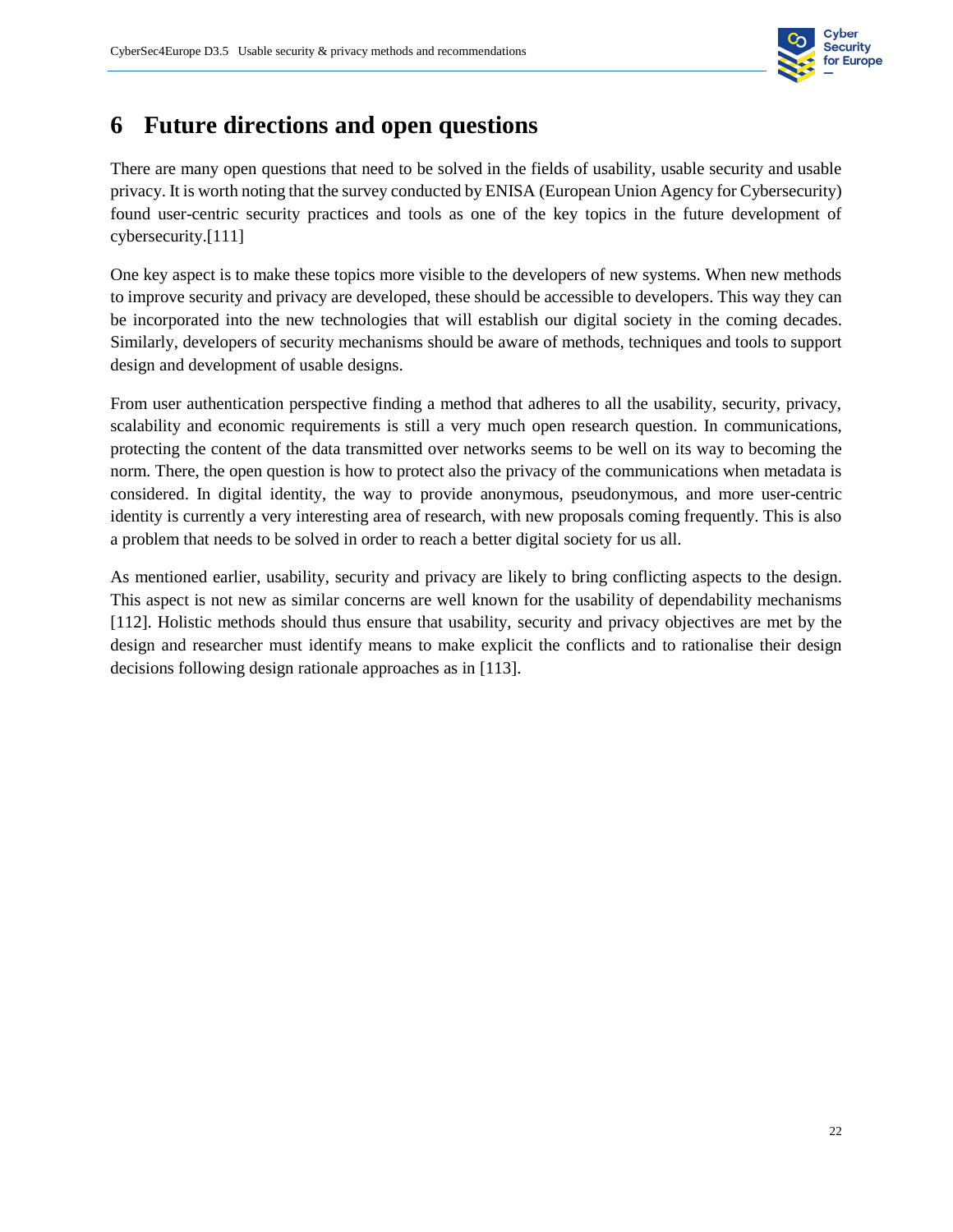

#### <span id="page-28-0"></span>**7 Conclusion**

Providing recommendations on usability in fields such as security and privacy is a difficult task. Much of the relevance of the recommendations is based on the context where the user is and the different risks the user might encounter in her current task. Thus there are only four recommendations that we can give based on the current research and the different use cases demonstrated in the CyberSec4Europe project. These are Use of authenticated encryption in the application layer or network layer communications whenever possible; Early user involvement should be ensured for new security and privacy features; User modeling and/or user tests should be conducted for new security and privacy features; Provide the users with authentication methods that are both secure and privacy-friendly.

Although there is a great deal of research on the subject of usability and also related to usability of security and privacy, there are still many open questions. In addition, all three concepts, usability, security and privacy are constantly evolving. This means that the ways in which users interact with systems and their expectations of security and privacy are not constant and solutions that work today may be obsolete in a short while.

In conclusion, we can state that usability should not be taken lightly in the development of security and privacy technologies. It should be integral to the design and evaluation of different new methods and it should be present in the roadmaps for future cybersecurity technologies.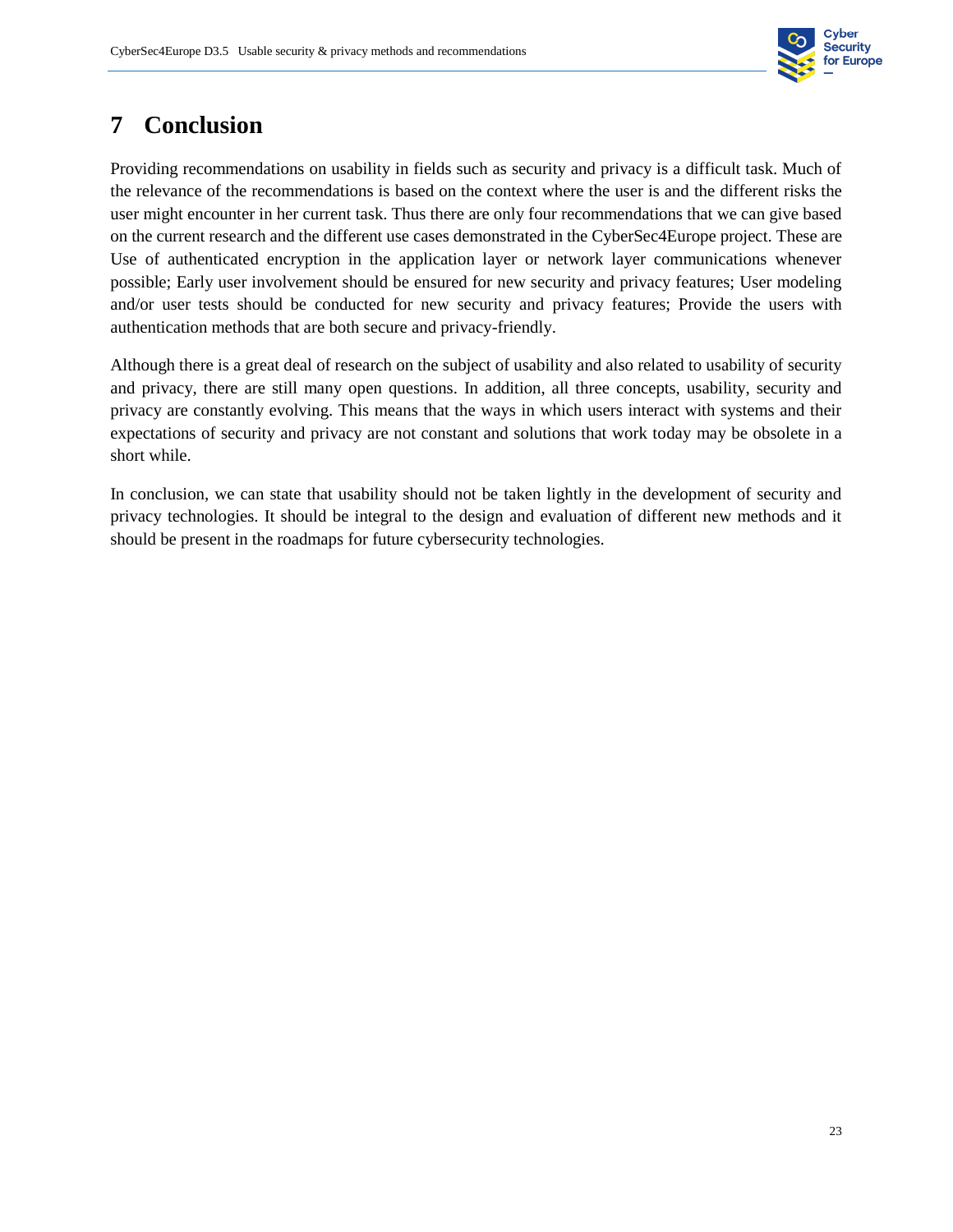

#### <span id="page-29-0"></span>**8 References**

- [1] A. Whitten and J. D. Tygar, "Why Johnny Can' t Encrypt : A Usability Evaluation of PGP 5 . 0," in *Proceedings of the 8th USENIX Security Symposium*, 1999, pp. 169–184.
- [2] S. Sheng, L. Broderick, C. A. Koranda, and J. J. Hyland, "Why Johnny Still Can ' t Encrypt: Evaluating the Usability of Email Encryption Software," pp. 3–4.
- [3] S. Ruoti, J. Andersen, D. Zappala, and K. Seamons, "Why Johnny Still, Still Can 't Encrypt: Evaluating the Usability of a Modern PGP Client."
- [4] K. Halunen, J. Häikiö, and V. Vallivaara, "Evaluation of user authentication methods in the gadgetfree world," *Pervasive Mob. Comput.*, vol. 40, 2017.
- [5] J. Bonneau, C. Herley, P. C. van Oorschot, and F. Stajano, "The Quest to Replace Passwords: A Framework for Comparative Evaluation of Web Authentication Schemes," in *Security and Privacy (SP), 2012 IEEE Symposium on*, 2012, pp. 553–567.
- [6] B. Merdenyan and H. Petrie, "Perceptions of Risk, Benefits and Likelihood of Undertaking Password Management Behaviours: Four Components," in *IFIP Conference on Human-Computer Interaction*, 2019, pp. 549–563.
- [7] A. Avizienis, J.-C. Laprie, B. Randell, and C. Landwehr, "Basic concepts and taxonomy of dependable and secure computing," *IEEE Trans. dependable Secur. Comput.*, vol. 1, no. 1, pp. 11– 33, 2004.
- [8] S. D. Warren and L. D. Brandeis, "The Right to Privacy Harward Law Review," in *Ethical issues in the use of computers*, vol. 4, no. 5, Wadsworth Publ. Co, 1890, pp. 172–183.
- [9] A. F. Westin, "Privacy and freedom Atheneum," *New York*, vol. 7, pp. 431–453, 1967.
- [10] I. Goldberg, D. Wagner, and E. Brewer, "Privacy-enhancing technologies for the Internet," in *Proceedings IEEE COMPCON 97. Digest of Papers*, 1997, pp. 103–109.
- [11] R. L. Finn, D. Wright, and M. Friedewald, "Seven types of privacy," in *European data protection: coming of age*, Springer, 2013, pp. 3–32.
- [12] J. Coutaz, F. Bérard, E. Carraux, W. Astier, and J. L. Crowley, "CoMedi: using computer vision to support awareness and privacy in mediaspaces," in *Conference on Human Factors in Computing Systems: CHI'99 extended abstracts on Human factors in computing systems*, 1999, vol. 15, no. 20, pp. 13–14.
- [13] I. O. for Standardization, *ISO 9241-11: Ergonomic Requirements for Office Work with Visual Display Terminals (VDTs): Part 11: Guidance on Usability*. 1998.
- [14] S. G. Hart and L. E. Staveland, "Development of NASA-TLX (Task Load Index): Results of empirical and theoretical research," in *Advances in psychology*, vol. 52, Elsevier, 1988, pp. 139–183.
- [15] D. Hix and H. R. Hartson, "Formative evaluation: Ensuring usability in user interfaces," 1992.
- [16] A. Lecerof and F. Paternò, "Automatic support for usability evaluation," *IEEE Trans. Softw. Eng.*, vol. 24, no. 10, pp. 863–888, 1998.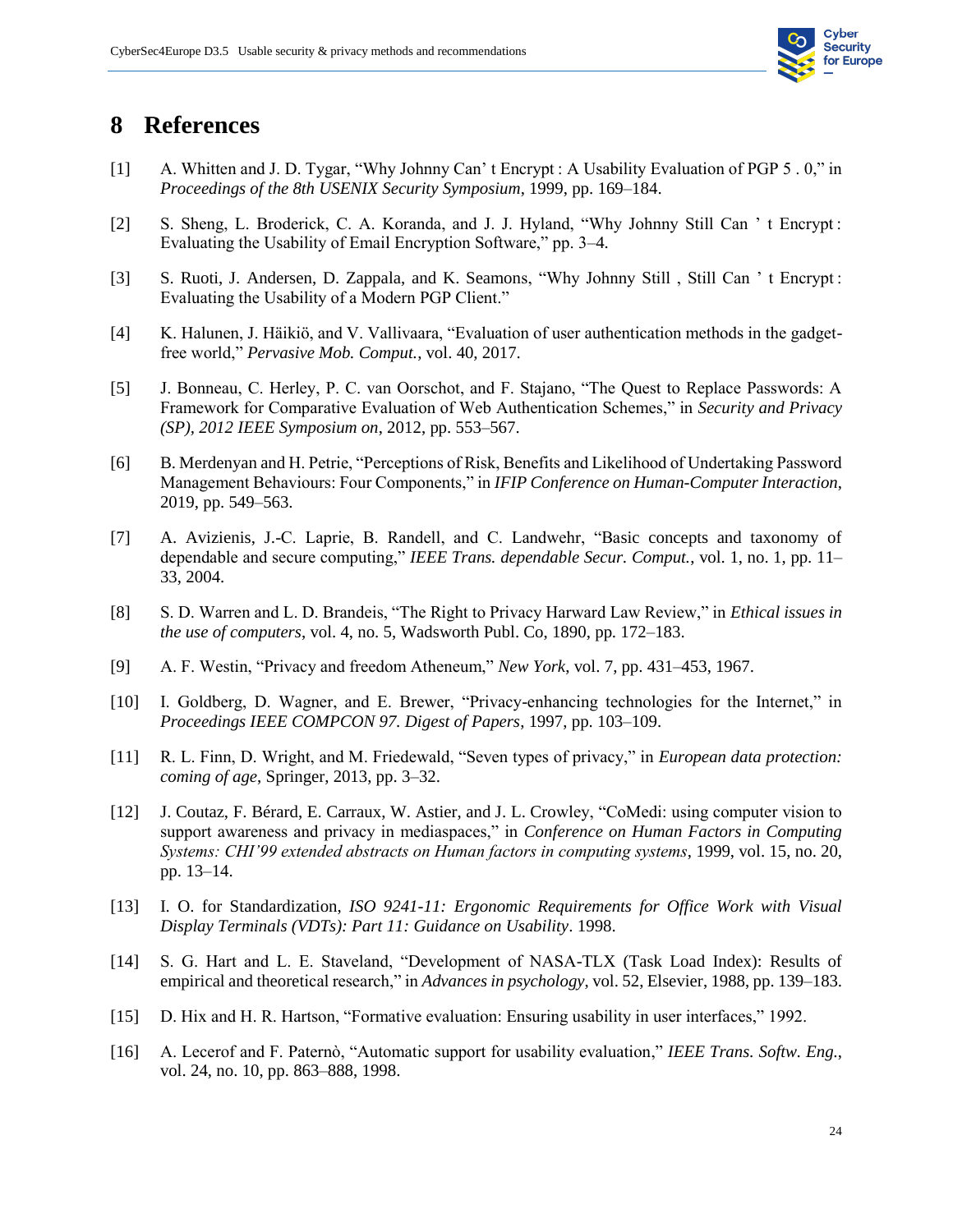

- [17] J. Brooke and others, "SUS-A quick and dirty usability scale," *Usability Eval. Ind.*, vol. 189, no. 194, pp. 4–7, 1996.
- [18] E. Mordini and H. Ashton, "The transparent body: Medical information, physical privacy and respect for body integrity," in *Second generation biometrics: the ethical, legal and social context*, Springer, 2012, pp. 257–283.
- [19] R. Matovu and A. Serwadda, "Your substance abuse disorder is an open secret! Gleaning sensitive personal information from templates in an EEG-based authentication system," in *2016 IEEE 8th International Conference on Biometrics Theory, Applications and Systems (BTAS)*, 2016, pp. 1–7.
- [20] American Academy of Ophthalmology, "Evidence Mounts That an Eye Scan May Detect Early Alzheimer's Disease," 2018. [Online]. Available: https://www.aao.org/newsroom/newsreleases/detail/evidence-eye-scan-may-detect-early-alzheimers. [Accessed: 31-Oct-2019].
- [21] A. Dantcheva, P. Elia, and A. Ross, "What else does your biometric data reveal? A survey on soft biometrics," *IEEE Trans. Inf. Forensics Secur.*, vol. 11, no. 3, pp. 441–467, 2015.
- [22] I. Goodfellow *et al.*, "Generative adversarial nets," in *Advances in neural information processing systems*, 2014, pp. 2672–2680.
- [23] C. Huang, P. Kairouz, X. Chen, L. Sankar, and R. Rajagopal, "Context-aware generative adversarial privacy," *Entropy*, vol. 19, no. 12, p. 656, 2017.
- [24] A. Morales, J. Fierrez, and R. Vera-Rodriguez, "SensitiveNets: Learning Agnostic Representations with Application to Face Recognition," *arXiv Prepr. arXiv1902.00334*, 2019.
- [25] F. Schroff, D. Kalenichenko, and J. Philbin, "Facenet: A unified embedding for face recognition and clustering," in *Proceedings of the IEEE conference on computer vision and pattern recognition*, 2015, pp. 815–823.
- [26] M. Malekzadeh, R. G. Clegg, A. Cavallaro, and H. Haddadi, "Mobile sensor data anonymization," *IoTDI 2019 - Proc. 2019 Internet Things Des. Implement.*, pp. 49–58, 2019.
- [27] S. A. Osia *et al.*, "A hybrid deep learning architecture for privacy-preserving mobile analytics," *arXiv Prepr. arXiv1703.02952*, 2017.
- [28] R. Peeters, J. Hermans, P. Maene, K. Grenman, K. Halunen, and J. Häikiö, "N-Auth: Mobile authentication done right," in *ACM International Conference Proceeding Series*, 2017, vol. Part F1325.
- [29] M. Harbach, E. Von Zezschwitz, A. Fichtner, A. De Luca, and M. Smith, "It'sa hard lock life: A field study of smartphone (un) locking behavior and risk perception," in *10th Symposium On Usable Privacy and Security (\${\$SOUPS\$}\$ 2014)*, 2014, pp. 213–230.
- [30] F. D. Davis, "Perceived usefulness, perceived ease of use, and user acceptance of information technology," *MIS Q.*, pp. 319–340, 1989.
- [31] R. Böhme, "Security metrics and security investment models," in *International Workshop on Security*, 2010, pp. 10–24.
- [32] S. Pfleeger and R. Cunningham, "Why measuring security is hard," *IEEE Secur. Priv.*, vol. 8, no. 4, pp. 46–54, 2010.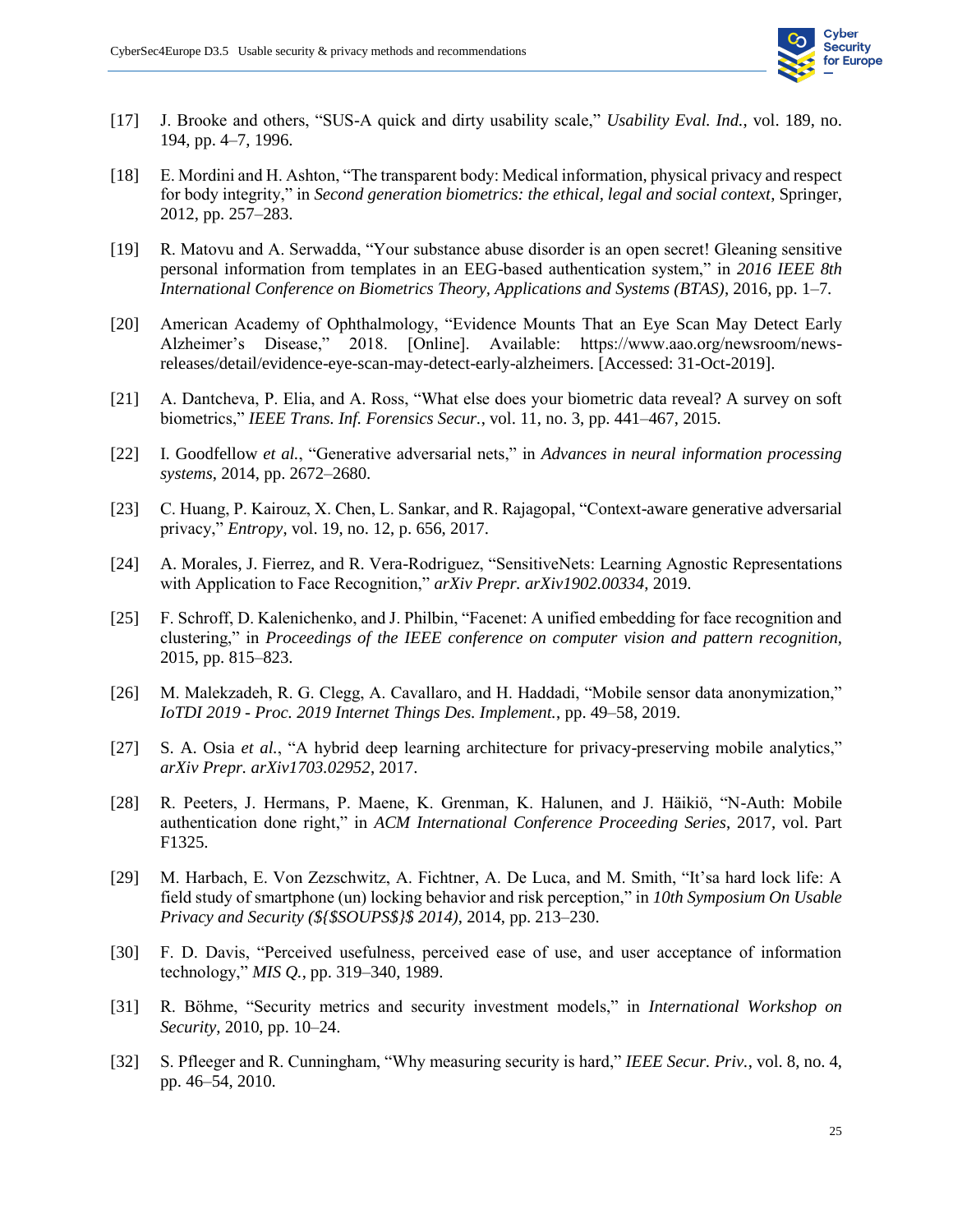

- [33] M. Rudolph and R. Schwarz, "Security Indicators A State of the Art Survey Public Report," *FhG IESE*, vol. VII, no. 043, 2012.
- [34] A. Serjantov and G. Danezis, "Towards an information theoretic metric for anonymity," in *Privacy Enhancing Technologies*, 2002, pp. 41–53.
- [35] C. Diaz, S. Seys, J. Claessens, and B. Preneel, "Towards measuring anonymity," in *Privacy Enhancing Technologies*, 2002, pp. 54–68.
- [36] P. Samarati and L. Sweeney, "Protecting privacy when disclosing information: k-anonymity and its enforcement through generalization and suppression," 1998.
- [37] L. Sweeney, "k-anonymity: A model for protecting privacy," *Int. J. Uncertainty, Fuzziness Knowledge-Based Syst.*, vol. 10, no. 05, pp. 557–570, 2002.
- [38] C. Dwork, F. McSherry, K. Nissim, and A. Smith, "Calibrating noise to sensitivity in private data analysis," in *Theory of cryptography conference*, 2006, pp. 265–284.
- [39] C. Dwork, A. Roth, and others, "The algorithmic foundations of differential privacy," *Found. Trends®in Theor. Comput. Sci.*, vol. 9, no. 3--4, pp. 211–407, 2014.
- [40] K. Halunen and A. Karinsalo, "Measuring the value of privacy and the efficacy of PETs," *Proc. 11th Eur. Conf. Softw. Archit. Companion Proc. - ECSA '17*, pp. 132–135, 2017.
- [41] X. Cai and Y. Gu, "Measuring anonymity," in *International Conference on Information Security Practice and Experience*, 2009, pp. 183–194.
- [42] W. B. Tesfay, J. Serna, and S. Pape, "Challenges in Detecting Privacy Revealing Information in Unstructured Text.," in *PrivOn@ ISWC*, 2016.
- [43] S. Pape, J. Serna-Olvera, and W. B. Tesfay, "Why open data may threaten your privacy," in *Workshop on Privacy and Inference*, 2015.
- [44] A. Narayanan and V. Shmatikov, "Robust de-anonymization of large sparse datasets [Netflix]," in *IEEE Symposium on Research in Security and Privacy, Oakland, CA*, 2008.
- [45] E. Palmer, "Oops, it didn't arm-a case study of two automation surprises," in *Proceedings of the Eighth International Symposium on Aviation Psychology*, 1995, pp. 227–232.
- [46] A. Sebok and C. D. Wickens, "Implementing lumberjacks and black swans into model-based tools to support human--automation interaction," *Hum. Factors*, vol. 59, no. 2, pp. 189–203, 2017.
- [47] P. Palanque, "Engineering Automations: From a Human Factor Perspective to Design, Implementation and Validation Challenges," in *Proceedings of the ACM SIGCHI Symposium on Engineering Interactive Computing Systems*, 2018, p. 2.
- [48] R. Bernhaupt, M. Cronel, F. Manciet, C. Martinie, and P. Palanque, "Transparent automation for assessing and designing better interactions between operators and partly-autonomous interactive systems," in *Proceedings of the 5th International Conference on Application and Theory of Automation in Command and Control Systems*, 2015, pp. 129–139.
- [49] L. J. Skitka, K. L. Mosier, and M. Burdick, "Does automation bias decision-making?," *Int. J. Hum. Comput. Stud.*, vol. 51, no. 5, pp. 991–1006, 1999.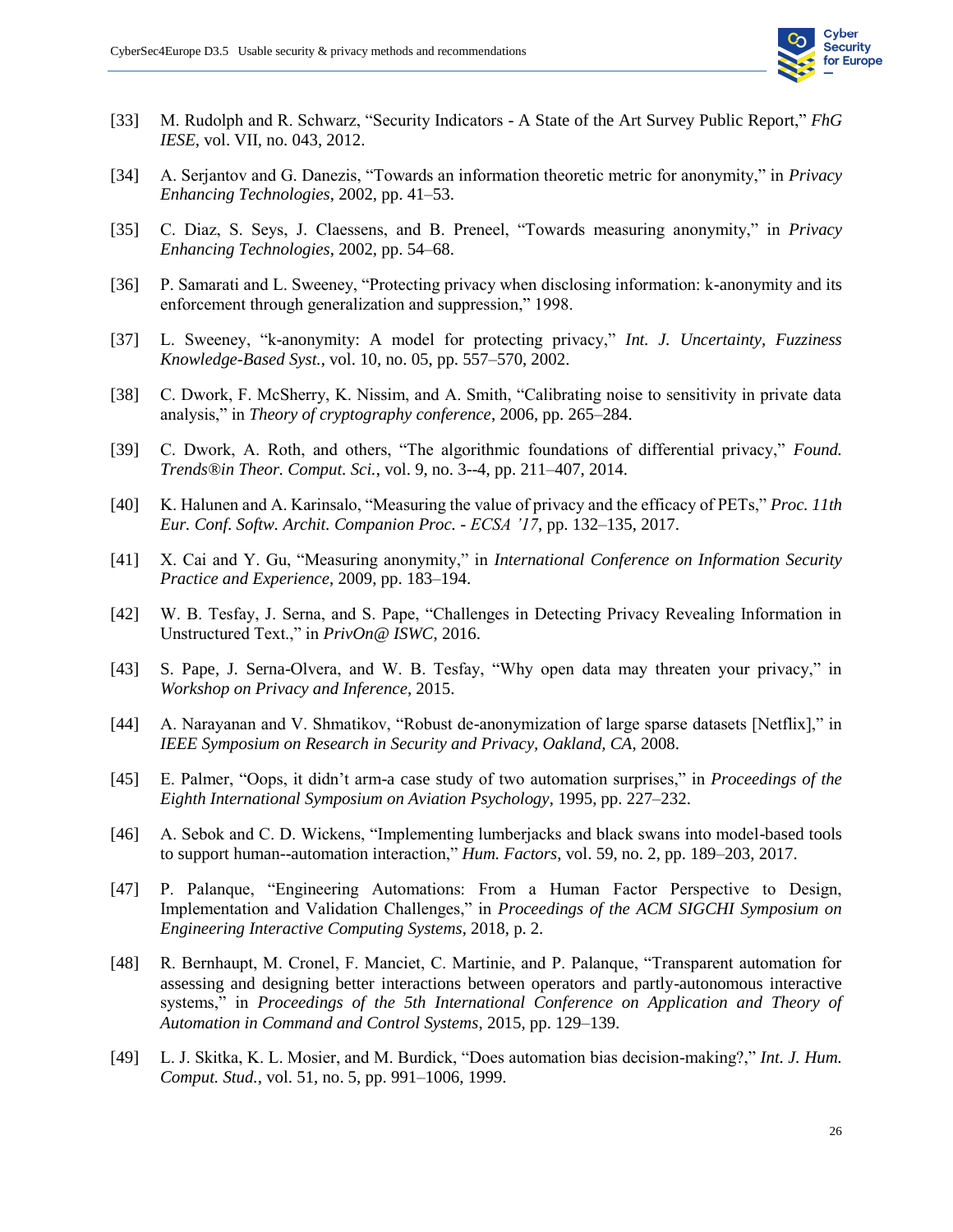

- [50] P. Murmann, D. Reinhardt, and S. Fischer-Hübner, "To Be , or Not to Be Notified Eliciting Privacy Notification Preferences for Online mHealth Services," in *34th IFIP TC 11 International Conference, SEC 2019*, 2019.
- [51] M. Naor and A. Shamir, "Visual Cryptography," *Adv. Cryptogr.*, pp. 1–12, 1995.
- [52] O.-M. Latvala, C. Peng, P. Honkamaa, and K. Halunen, "" Speak, friend, and enter " Secure, Spoken One-Time Password Authentication," in *9th IFIP International Conference on New Technologies, Mobility and Security (NTMS)*, 2018, pp. 1–5.
- [53] K. Halunen *et al.*, "Human Verifiable Computing in Augmented and Virtual Realities," 2017.
- [54] A. G. Forte, J. A. Garay, T. Jim, and Y. Vahlis, "EyeDecrypt Private Interactions in Plain Sight.," *IACR Cryptol. ePrint Arch.*, vol. 2013, p. 590, 2013.
- [55] P. Lantz, B. Johansson, M. Hell, and B. Smeets, "Visual Cryptography and Obfuscation: A Use-Case for Decrypting and Deobfuscating Information Using Augmented Reality," in *Financial Cryptography and Data Security*, Springer, 2015, pp. 261–273.
- [56] S. Pape, *Authentication in insecure environments: using visual cryptography and non-transferable credentials in practise*. Springer, 2014.
- [57] J. B. Hong, D. S. Kim, C. J. Chung, and D. Huang, "A survey on the usability and practical applications of Graphical Security Models," *Comput. Sci. Rev.*, vol. 26, pp. 1–16, 2017.
- [58] M. Cheminod, L. Durante, L. Seno, and A. Valenzano, "Semiautomated verification of access control implementation in industrial networked systems," *IEEE Trans. Ind. Informatics*, vol. 11, no. 6, pp. 1388–1399, 2015.
- [59] M. Cheminod, L. Durante, L. Seno, and A. Valenzano, "Analysis of access control policies in networked embedded systems: A case study," *2015 10th IEEE Int. Symp. Ind. Embed. Syst. SIES 2015 - Proc.*, pp. 69–78, 2015.
- [60] M. Cheminod, L. Durante, L. Seno, F. Valenza, and A. Valenzano, "A comprehensive approach to the automatic refinement and verification of access control policies," *Comput. Secur.*, vol. 80, pp. 186–199, 2019.
- [61] I. Deutschmann, P. Nordstrom, and L. Nilsson, "Continuous authentication using behavioral biometrics," *IT Prof.*, vol. 15, no. 4, pp. 12–15, 2013.
- [62] F. Bergadano, D. Gunetti, and C. Picardi, "User authentication through keystroke dynamics," *ACM Trans. Inf. Syst. Secur.*, vol. 5, no. 4, pp. 367–397, 2002.
- [63] A. A. E. Ahmed and I. Traore, "A new biometric technology based on mouse dynamics," *IEEE Trans. dependable Secur. Comput.*, vol. 4, no. 3, pp. 165–179, 2007.
- [64] H. Feng, K. Fawaz, and K. G. Shin, "Continuous authentication for voice assistants," in *Proceedings of the 23rd Annual International Conference on Mobile Computing and Networking*, 2017, pp. 343– 355.
- [65] C. Wan, L. Wang, and V. V Phoha, "A survey on gait recognition," *ACM Comput. Surv.*, vol. 51, no. 5, p. 89, 2018.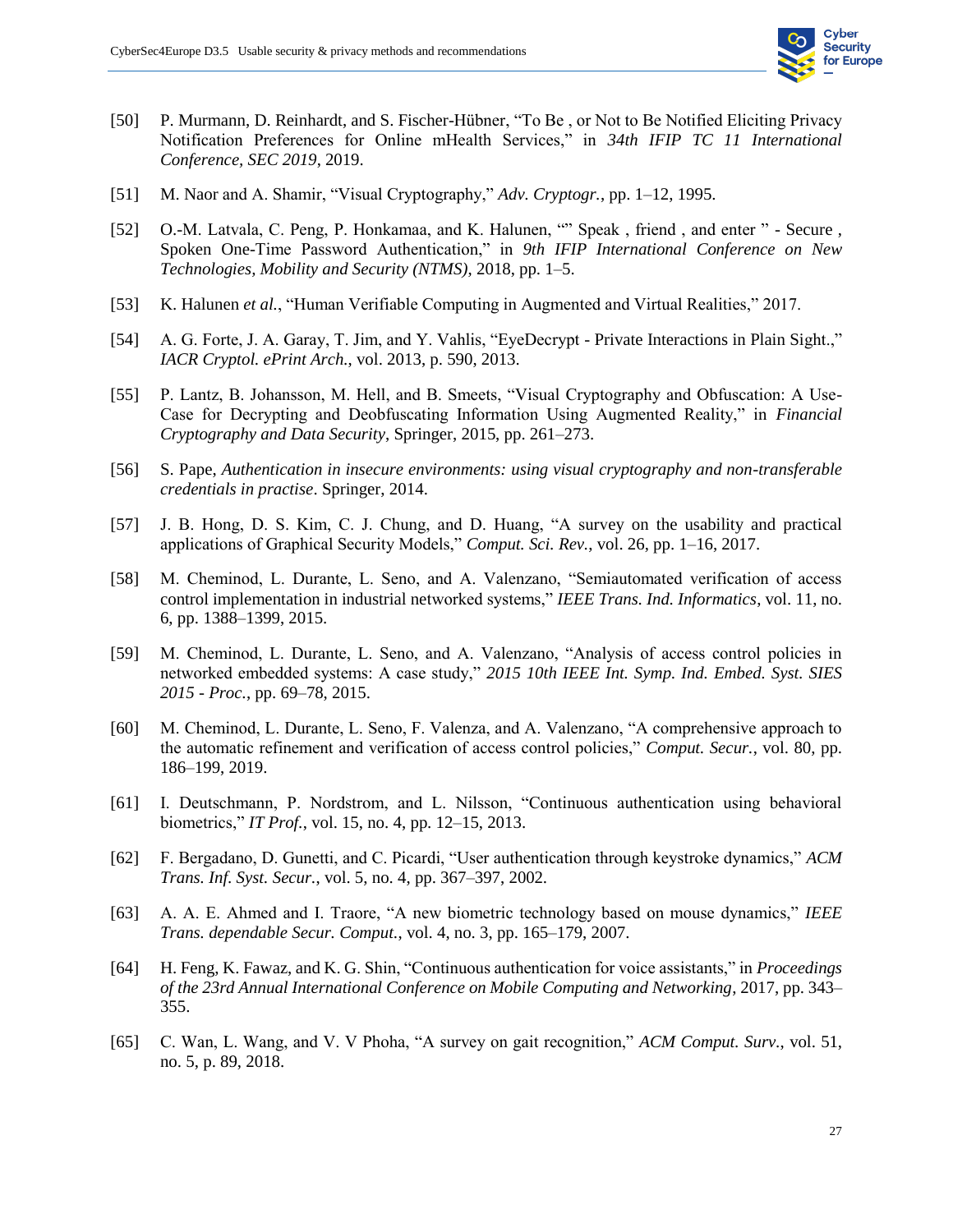

- [66] M. De Marsico and A. Mecca, "A Survey on Gait Recognition via Wearable Sensors," *ACM Comput. Surv.*, vol. 52, no. 4, pp. 1–39, 2019.
- [67] D. Gafurov, "A survey of biometric gait recognition: Approaches, security and challenges," in *Annual Norwegian computer science conference*, 2007, pp. 19–21.
- [68] T. Hamme, D. Preuveneers, and W. Joosen, "Improving Resilience of Behaviometric Based Continuous Authentication with Multiple Accelerometers," 2017.
- [69] G. Garofalo, E. Argones Rúa, D. Preuveneers, W. Joosen, and others, "A Systematic Comparison of Age and Gender Prediction on IMU Sensor-Based Gait Traces," *Sensors*, vol. 19, no. 13, p. 2945, 2019.
- [70] N. Unger *et al.*, "SoK: Secure Messaging," *2015 IEEE Symp. Secur. Priv.*, pp. 232–249, 2015.
- [71] H. Abelson *et al.*, "Keys under doormats," *Commun. ACM*, vol. 58, no. 10, pp. 24–26, 2015.
- [72] S. Egelman, L. F. Cranor, and J. Hong, "You've been warned: an empirical study of the effectiveness of web browser phishing warnings," in *Proceedings of the SIGCHI Conference on Human Factors in Computing Systems*, 2008, pp. 1065–1074.
- [73] G. D. P. E. U. Regulation, "Regulation (EU) 2016/679 on the protection of natural persons with regard to the processing of personal data and on the free movement of such data," *Off. J. Eur. Union*, vol. 59, pp. 1–88, 2016.
- [74] J. Camenisch and A. Lysyanskaya, "An efficient system for non-transferable anonymous credentials with optional anonymity revocation," in *International Conference on the Theory and Applications of Cryptographic Techniques*, 2001, pp. 93–118.
- [75] J. Camenisch and E. Van Herreweghen, "Design and implementation of the idemix anonymous credential system," in *Proceedings of the 9th ACM conference on Computer and communications security*, 2002, pp. 21–30.
- [76] A. Tobin and D. Reed, "The inevitable rise of self-sovereign identity," *Sovrin Found.*, vol. 29, 2016.
- [77] J. B. Bernabe, M. David, R. T. Moreno, J. P. Cordero, S. Bahloul, and A. Skarmeta, "Aries: Evaluation of a reliable and privacy-preserving European identity management framework," *Futur. Gener. Comput. Syst.*, vol. 102, pp. 409–425, 2020.
- [78] J. B. Bernabe, J. L. Canovas, J. L. Hernandez-Ramos, R. T. Moreno, and A. Skarmeta, "Privacypreserving solutions for Blockchain: review and challenges," *IEEE Access*, vol. 7, pp. 164908– 164940, 2019.
- [79] J. B. Bernabe and A. Skarmeta, "Challenges in Cybersecurity and Privacy the European Research Landscape," River Publishers, 2019, pp. 1–372.
- [80] D. Reed, M. Sprony, D. Longley, C. Allen, R. Grant, and M. Sabadello, "Decentralized Identifiers (DIDs) v0. 11 Data Model and Syntaxes for Decentralized Identifiers (DIDs). W3C." 2018.
- [81] M. Sporny and D. Longley, "Verifiable claims data model and representations." Technical report, W3C, 2017.
- [82] C. Fayollas, C. Martinie, P. Palanque, Y. Ait-Ameur, and others, "QBP notation for explicit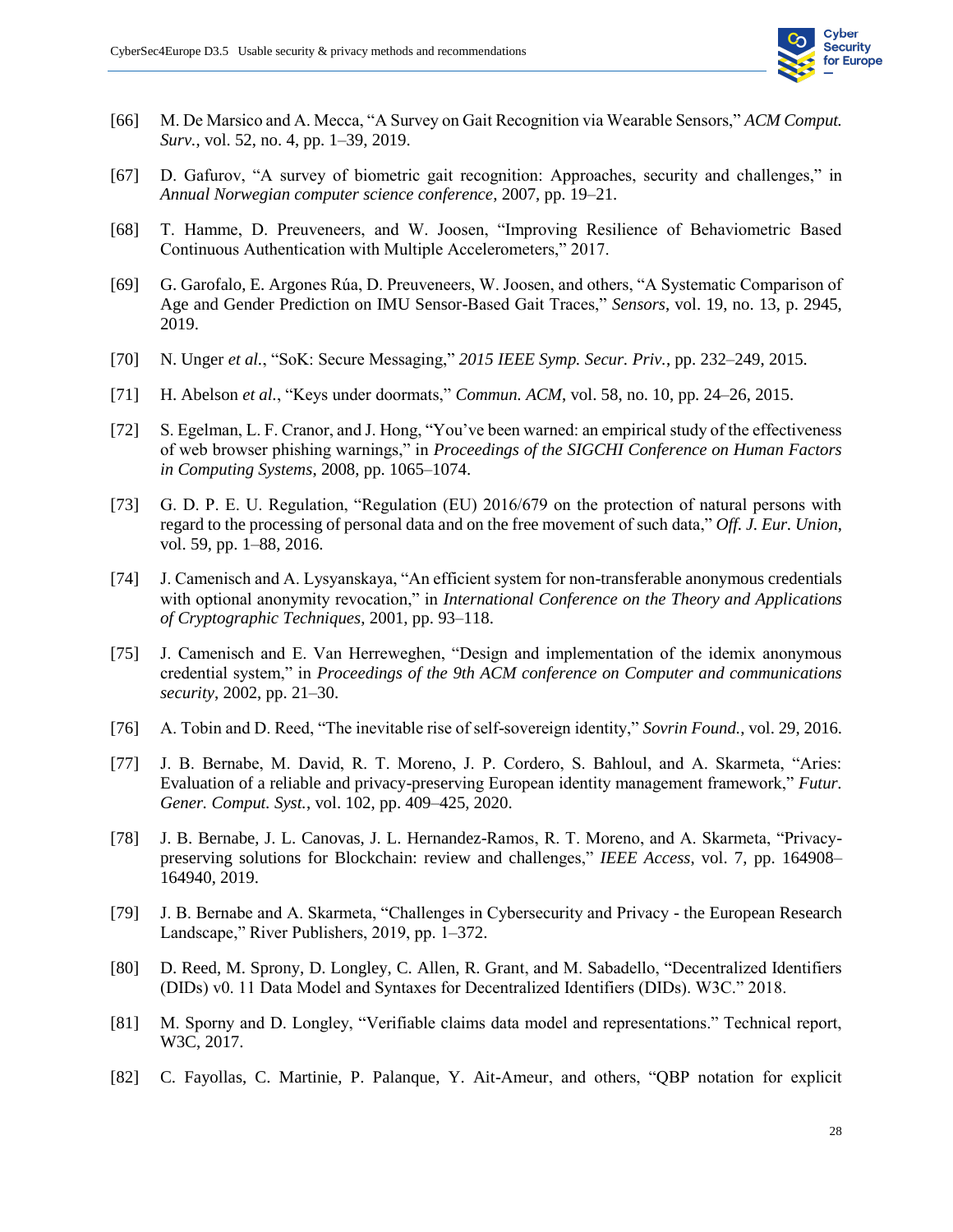

representation of properties, their refinement and their potential conflicts: application to interactive systems," in *IFIP Conference on Human-Computer Interaction*, 2017, pp. 91–105.

- [83] R. W. Reeder, A. P. Felt, S. Consolvo, N. Malkin, C. Thompson, and S. Egelman, "An experience sampling study of user reactions to browser warnings in the field," in *Proceedings of the 2018 CHI conference on human factors in computing systems*, 2018, p. 512.
- [84] N. S. Good, J. Grossklags, D. K. Mulligan, and J. A. Konstan, "Noticing notice: a large-scale experiment on the timing of software license agreements," in *Proceedings of the SIGCHI conference on Human factors in computing systems*, 2007, pp. 607–616.
- [85] M. E. Acer *et al.*, "Where the wild warnings are: Root causes of Chrome HTTPS certificate errors," in *Proceedings of the 2017 ACM SIGSAC Conference on Computer and Communications Security*, 2017, pp. 1407–1420.
- [86] A. P. Felt, R. W. Reeder, H. Almuhimedi, and S. Consolvo, "Experimenting at scale with google chrome's SSL warning," in *Proceedings of the SIGCHI conference on human factors in computing systems*, 2014, pp. 2667–2670.
- [87] S. Gupta, A. Buriro, and B. Crispo, "Demystifying authentication concepts in smartphones: Ways and types to secure access," *Mob. Inf. Syst.*, vol. 2018, 2018.
- [88] C. Katsini, M. Belk, C. Fidas, N. Avouris, and G. Samaras, "Security and usability in knowledgebased user authentication: A review," in *Proceedings of the 20th Pan-Hellenic Conference on Informatics*, 2016, p. 63.
- [89] G. Ye *et al.*, "Cracking Android pattern lock in five attempts," 2017.
- [90] H. Choi, H. Kwon, and J. Hur, "A secure OTP algorithm using a smartphone application," in *2015 Seventh International Conference on Ubiquitous and Future Networks*, 2015, pp. 476–481.
- [91] H. Sun, K. Sun, Y. Wang, and J. Jing, "TrustOTP: Transforming smartphones into secure one-time password tokens," in *Proceedings of the 22nd ACM SIGSAC Conference on Computer and Communications Security*, 2015, pp. 976–988.
- [92] B. Cha, N. Kim, and J. Kim, "Prototype analysis of OTP key-generation based on mobile device using voice characteristics," in *2011 International Conference on Information Science and Applications*, 2011, pp. 1–5.
- [93] T. Bhattasali, K. Saeed, N. Chaki, and R. Chaki, "A survey of security and privacy issues for biometrics based remote authentication in cloud," in *IFIP International Conference on Computer Information Systems and Industrial Management*, 2015, pp. 112–121.
- [94] L. Zhang-Kennedy, S. Chiasson, and P. van Oorschot, "Revisiting password rules: facilitating human management of passwords," in *2016 APWG symposium on electronic crime research (eCrime)*, 2016, pp. 1–10.
- [95] S. Komanduri *et al.*, "Of passwords and people: measuring the effect of password-composition policies," in *Proceedings of the SIGCHI Conference on Human Factors in Computing Systems*, 2011, pp. 2595–2604.
- [96] X. Wang, H. Xue, X. Liu, and Q. Pei, "A Privacy-Preserving Edge Computation-Based Face Verification System for User Authentication," *IEEE Access*, vol. 7, pp. 14186–14197, 2019.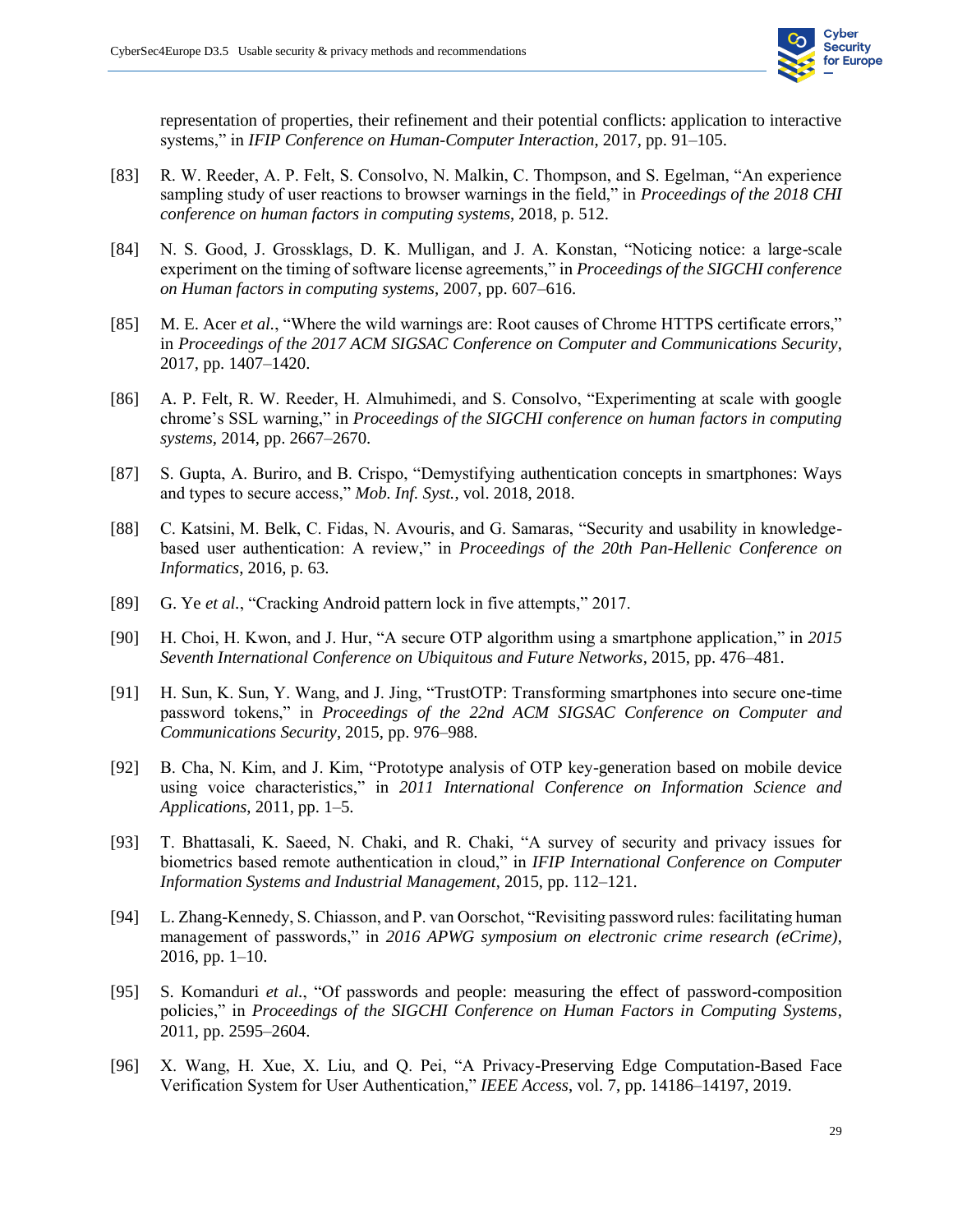

- [97] Y.-T. Chang, "A Two-layer Authentication Using Voiceprint for Voice Assistants," 2018.
- [98] M. I. Gofman, S. Mitra, T.-H. K. Cheng, and N. T. Smith, "Multimodal biometrics for enhanced mobile device security," *Commun. ACM*, vol. 59, no. 4, pp. 58–65, 2016.
- [99] S. Gupta, A. Buriro, and B. Crispo, "DriverAuth: A risk-based multi-modal biometric-based driver authentication scheme for ride-sharing platforms," *Comput. Secur.*, vol. 83, pp. 122–139, 2019.
- [100] R. Tolosana, R. Vera-Rodriguez, R. Guest, J. Fierrez, and J. Ortega-Garcia, "Exploiting Complexity in Pen-and Touch-based Signature Biometrics," *arXiv Prepr. arXiv1905.03676*, 2019.
- [101] A. Buriro, S. Gupta, and B. Crispo, "Evaluation of motion-based touch-typing biometrics for online banking," in *2017 International Conference of the Biometrics Special Interest Group (BIOSIG)*, 2017, pp. 1–5.
- [102] A. Buriro, B. Crispo, S. Gupta, and F. Del Frari, "Dialerauth: A motion-assisted touch-based smartphone user authentication scheme," in *Proceedings of the Eighth ACM Conference on Data and Application Security and Privacy*, 2018, pp. 267–276.
- [103] L. Ackerman, "Mobile health and fitness applications and information privacy," *Priv. Rights Clear. San Diego, CA*, 2013.
- [104] Z. Rui and Z. Yan, "A Survey on Biometric Authentication: Toward Secure and Privacy-Preserving Identification," *IEEE Access*, vol. 7, pp. 5994–6009, 2018.
- [105] Y. Sui, X. Zou, E. Y. Du, and F. Li, "Design and analysis of a highly user-friendly, secure, privacypreserving, and revocable authentication method," *IEEE Trans. Comput.*, vol. 63, no. 4, pp. 902– 916, 2013.
- [106] G. Acar, C. Eubank, S. Englehardt, M. Juarez, A. Narayanan, and C. Diaz, "The web never forgets: Persistent tracking mechanisms in the wild," in *Proceedings of the 2014 ACM SIGSAC Conference on Computer and Communications Security*, 2014, pp. 674–689.
- [107] D. Harborth, S. Pape, and K. Rannenberg, "Explaining the Technology Use Behavior of Privacy-Enhancing Technologies: The Case of Tor and JonDonym," *Proc. Priv. Enhancing Technol.*, vol. to appear, 2020.
- [108] D. A. Norman, "Cognitive engineering," *User centered Syst. Des.*, vol. 31, p. 61, 1986.
- [109] M. Rettig, "Prototyping for tiny fingers," *Commun. ACM*, vol. 37, no. 4, pp. 21–27, 1994.
- [110] K. Y. Lim and J. B. Long, "A method for (recruiting) methods: facilitating human factors input to system design," in *Proceedings of the SIGCHI Conference on Human Factors in Computing Systems*, 1992, pp. 549–556.
- [111] ENISA, "DIGITAL SOVEREIGNTY Cybersecurity research directions for Digital Sovereignty in Europe," 2019.
- [112] C. Fayollas, C. Martinie, P. Palanque, Y. Deleris, J.-C. Fabre, and D. Navarre, "An approach for assessing the impact of dependability on usability: application to interactive cockpits," in *2014 Tenth European Dependable Computing Conference*, 2014, pp. 198–209.
- [113] X. Lacaze and P. Palanque, "DREAM & TEAM: a tool and a notation supporting exploration of